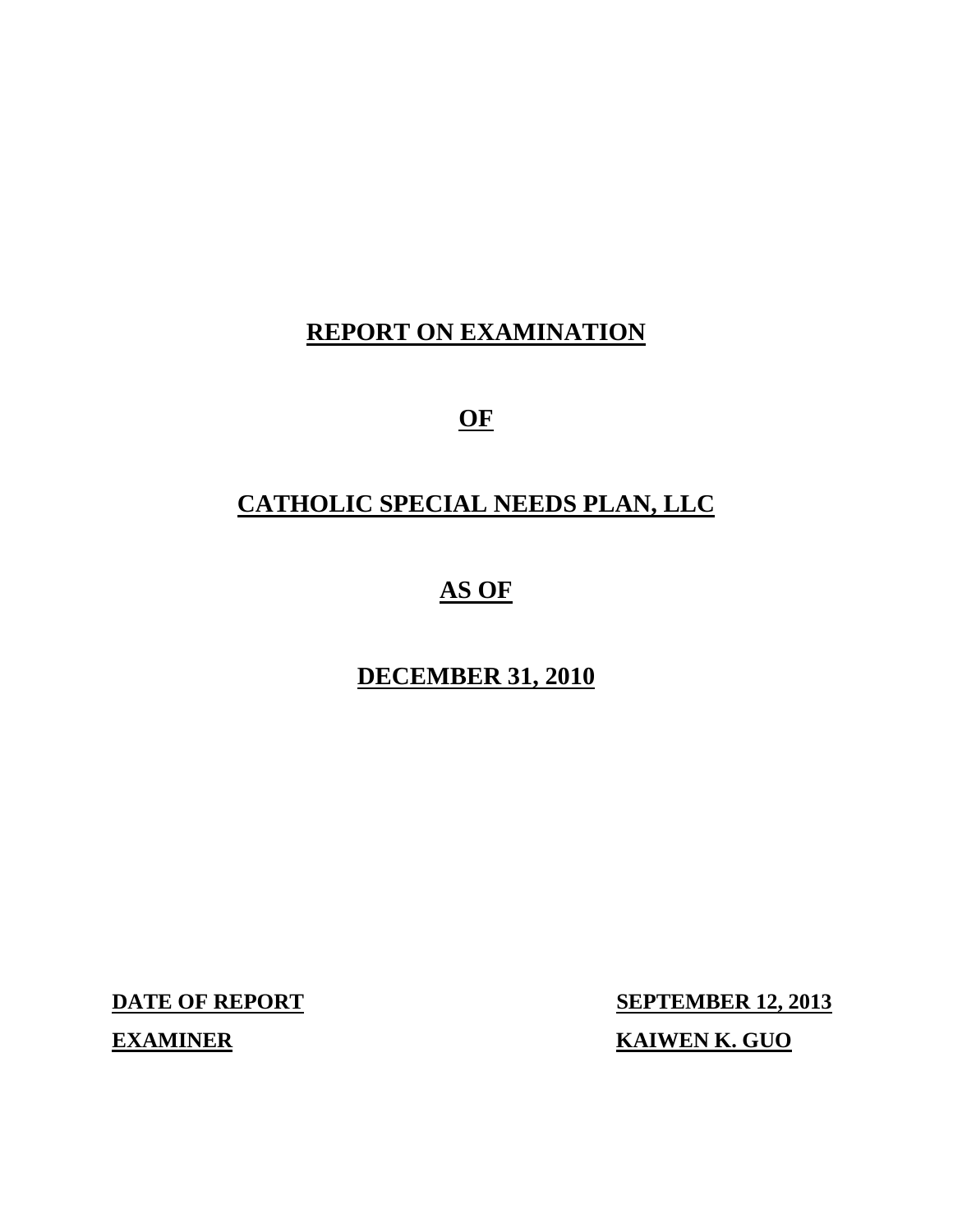#### **TABLE OF CONTENTS**

#### **ITEM NO.**

#### **PAGE NO.**

| 1. | Scope of the examination                                        | $\overline{2}$ |
|----|-----------------------------------------------------------------|----------------|
| 2. | Description of the Plan                                         | 4              |
|    | A. Management and controls                                      | 5              |
|    | Corporate governance<br><b>B</b> .                              | 6              |
|    | C. Territory and plan of operation<br>D. Enrollment             | 7              |
|    | E. Reinsurance                                                  | 8              |
|    | F. Holding company system                                       | 8<br>9         |
|    | Disaster response and business continuity plans<br>G.           | 10             |
|    | Conflict of interest policy<br>H.                               | 11             |
|    | Department Regulation No. 118 (11 NYCRR 89.0)<br>I.             | 11             |
|    | J. Accounts and records                                         | 12             |
|    |                                                                 |                |
| 3. | <b>Financial statements</b>                                     | 16             |
|    | A. Balance sheet                                                | 16             |
|    | Statement of revenue, expenses and capital and<br>B.<br>surplus | 17             |
| 4. | Unpaid claims                                                   | 18             |
| 5. | Unpaid claims adjustment expenses                               | 19             |
| 6. | Market conduct activities                                       | 20             |
|    | Agents' licensing and terminations<br>A.                        | 20             |
|    |                                                                 |                |
| 7. | Subsequent events                                               | 21             |
| 8. | Summary of comments and recommendations                         | 22             |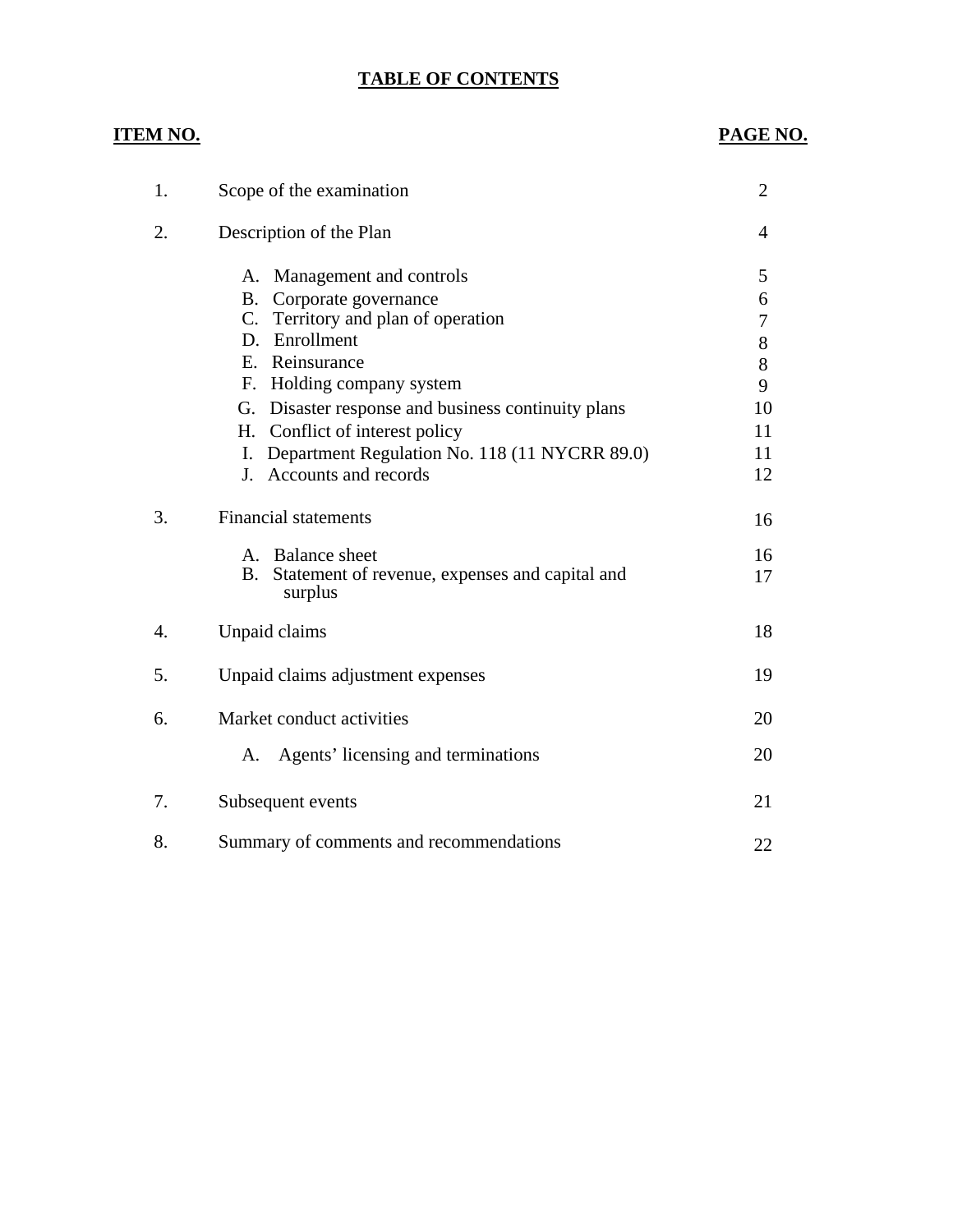

# NEW YORK STATE<br>DEPARTMENT<sub>of</sub><br>FINANCIAL SERVICES

Andrew M. Cuomo Benjamin M. Lawsky (1999) and the settlement of the settlement of the settlement of the settlement of the settlement of the settlement of the settlement of the settlement of the settlement of the settlement Governor Superintendent Superintendent Superintendent Superintendent Superintendent Superintendent Superintendent

September 12, 2013

Honorable Benjamin M. Lawsky Superintendent of Financial Services Albany, New York 12257

Sir:

Pursuant to the requirements of the New York Insurance Law and acting in accordance with the instructions contained in Appointment Number 30651, dated January 26, 2011, attached hereto, I have made an examination into the condition and affairs of Catholic Special Needs Plan, LLC, d/b/a ArchCare Advantage, a not-for-profit health maintenance organization ("HMO") licensed under the provisions of Article 44 of the New York Public Health Law, as of December 31, 2010, and submit the following report thereon.

The examination was conducted at the home office of Catholic Special Needs Plan, LLC located at 205 Lexington Avenue, New York, New York.

Wherever the designations "the Plan" or "ArchCare" appear herein, without qualification, they should be understood to indicate Catholic Special Needs Plan, LLC.

Wherever the designation "the Department" appears herein, without qualification, it should be understood to indicate the New York State Department of Financial Services.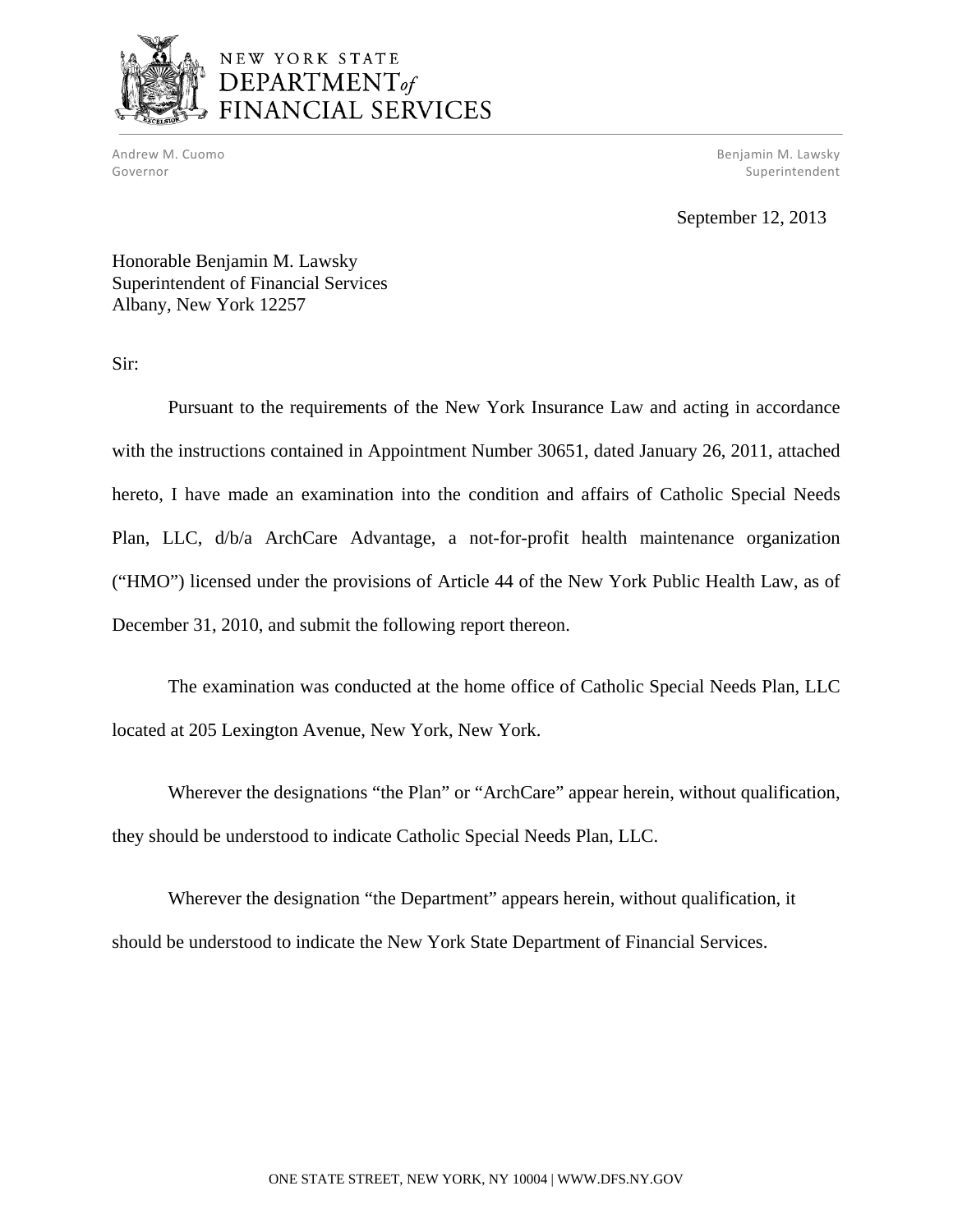#### **1. SCOPE OF THE EXAMINATION**

Catholic Special Needs Plan, LLC began writing business in January of 2008. This is the first examination that has been performed on the Plan. This examination was a combined (financial and market conduct) examination and covers the three-year period January 1, 2008, through December 31, 2010. The financial component of the examination was conducted as a financial examination, as defined in the National Association of Insurance Commissioners ("NAIC") *Financial Condition Examiners Handbook, 2011 Edition* ("the Handbook"). The examination was conducted observing the guidelines and procedures in the Handbook and where deemed appropriate by the examiner, transactions occurring subsequent to December 31, 2010, were reviewed.

The financial portion of the examination was conducted on a risk-focused basis, in accordance with the provisions of the Handbook, which provides guidance for the establishment of an examination plan based on the examiner's assessment of risk in the Plan's operations, and utilizes that evaluation in formulating the nature and extent of the examination. The risk-focused examination approach was included in the Handbook for the first time in 2007. The examiner planned and performed the examination to evaluate the Plan's current financial condition, as well as identify prospective risks that may threaten the future solvency of the Plan.

The examiner identified key processes, assessed the risks within those processes and assessed the internal control systems and procedures used to mitigate those risks. The examination also included an assessment of the principles used and significant estimates made by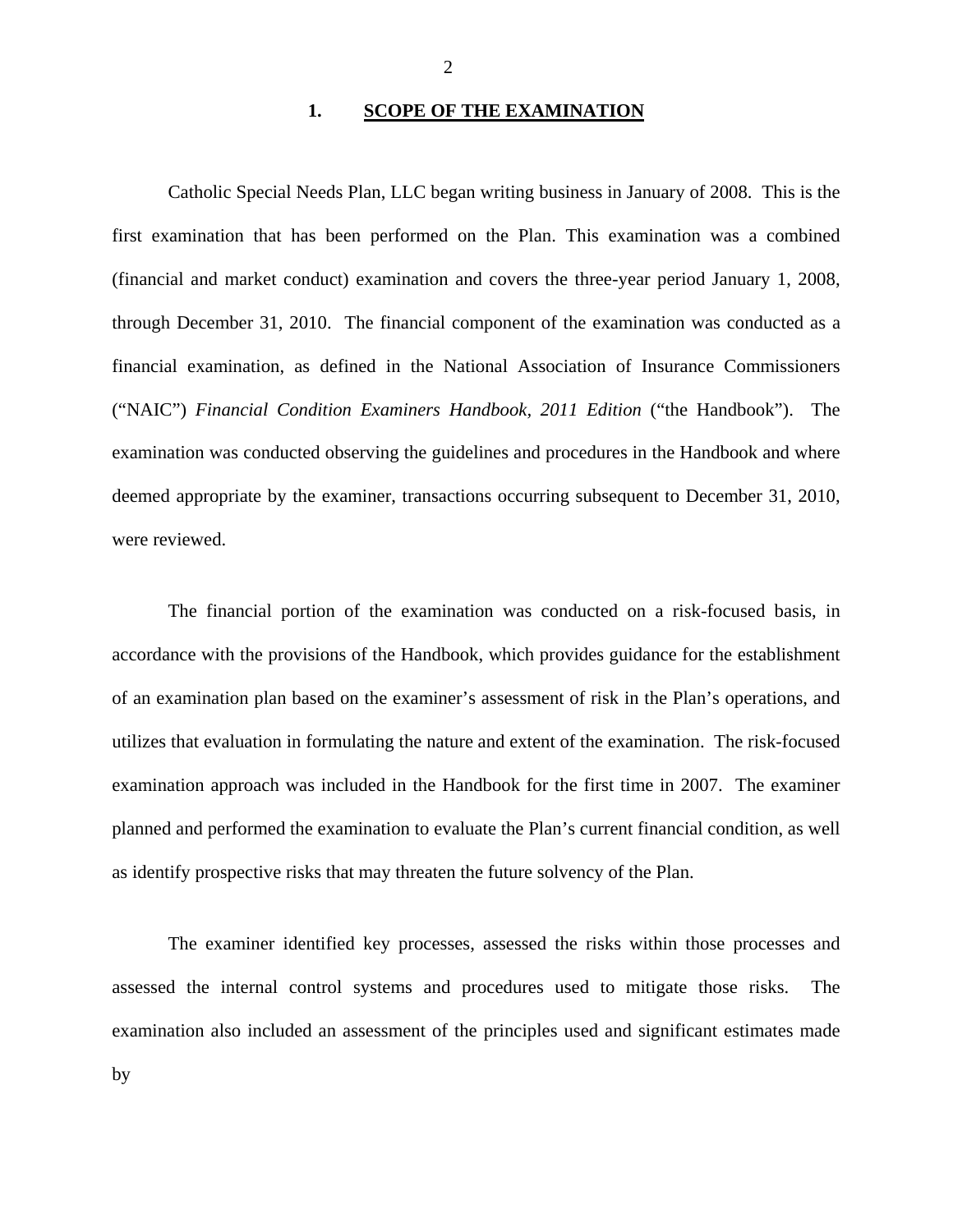management, an evaluation of the overall financial statement presentation, and determined management's compliance with the Department's statutes and guidelines and annual statement instructions.

Information concerning the Plan's organizational structure, business approach and control environment were utilized to develop the examination approach. The examination evaluated the Plan's risks and management activities in accordance with the NAIC's nine branded risk categories.

These categories are as follows:

- Pricing/Underwriting
- Reserving
- Operational
- Strategic
- Credit
- Market
- Liquidity
- Legal
- Reputation

The Plan was audited annually for the years 2008 through 2010, by the accounting firm O'Connor, Davis, Munns & Dobbins, LLP. The Plan received an unqualified opinion in each of those years. Certain audit workpapers of O'Connor, Davis, Munns & Dobbins, LLP were reviewed and relied upon in conjunction with this examination. The guidelines and procedures in the Handbook require a review of insurers' internal audit function and Enterprise Risk Management program. However, the Plan did not have an internal audit function and it has not adopted an Enterprise Risk Management program. Additionally, it was noted that the Plan also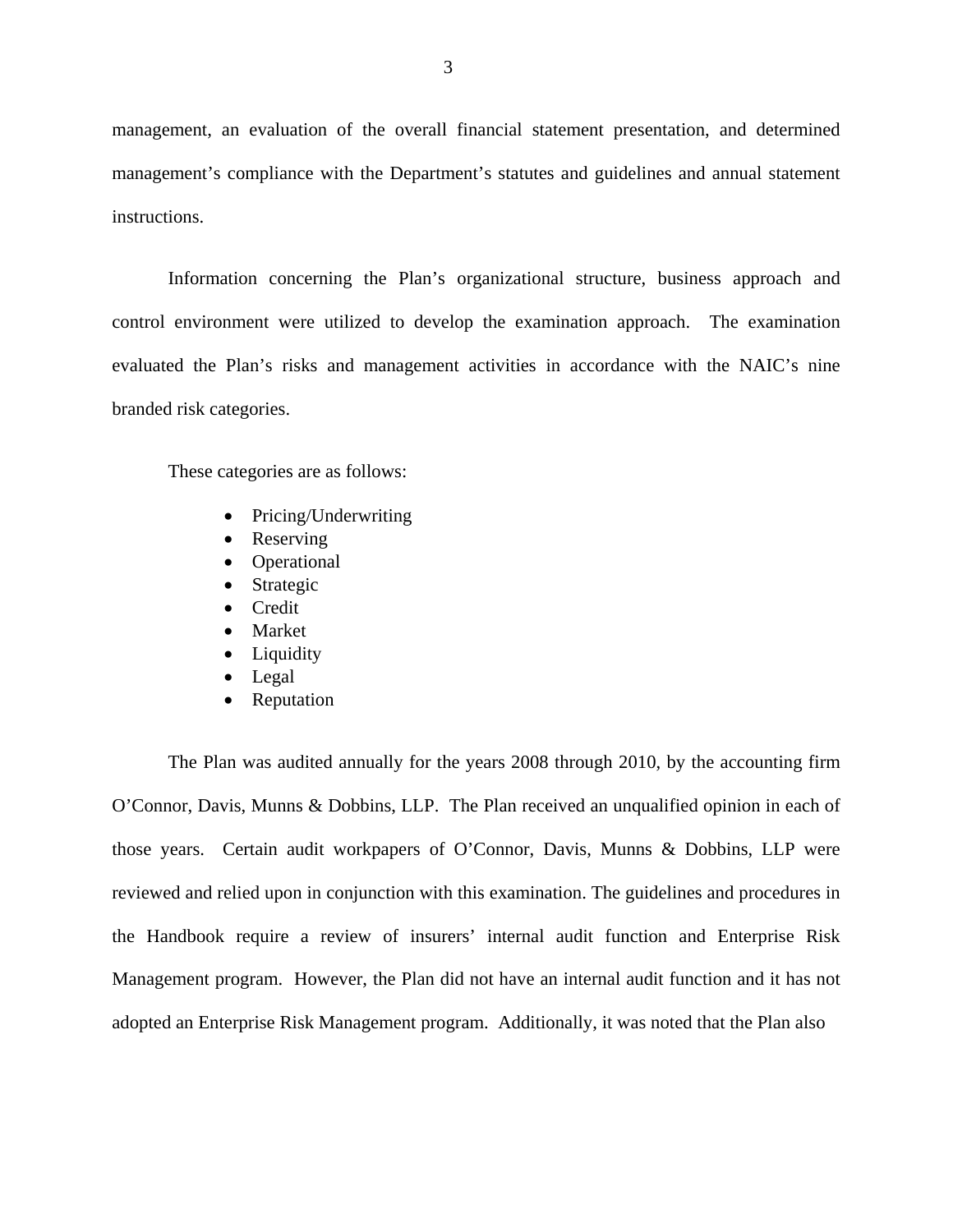did not have an Audit Committee. The entire Board (known as the "Management Committee"), among their other duties, also acts in the capacity of an Audit Committee for the Plan. The Plan's audit function is solely relied on the aforementioned external accounting firm.

This report on examination is confined to financial statements and comments on those matters which involve departures from laws, regulations or rules, or which are deemed to require explanation or description.

#### **2. DESCRIPTION OF THE PLAN**

Catholic Special Needs Plan, LLC d/b/a ArchCare Advantage is a Medicare Advantage Special Needs Plan. Under the Medicare Modernization Act ("MMA") of 2003, Congress created a new type of Medicare Advantage coordinated care plan focused on individuals with special needs. Special needs plans ("SNP") were allowed to target enrollment to one or more types of specials needs individuals identified by Congress as: 1) institutionalized; 2) dually eligible for both Medicare and Medicaid; and 3) individuals with severe or disabling chronic conditions.

The Plan was incorporated under the laws of New York State as an Article 44 Health Maintenance Organization on March 6, 2007, and commenced business on January 1, 2008. The Plan enrolls Medicare eligible individuals who are eligible for nursing homes and senior needs facilities for more than 90 days. The Plan is exempt from income tax.

The Plan is a wholly owned subsidiary of Catholic Health Care System, Inc. ("CHCS"), which was established principally to provide support services and coordination of managed care,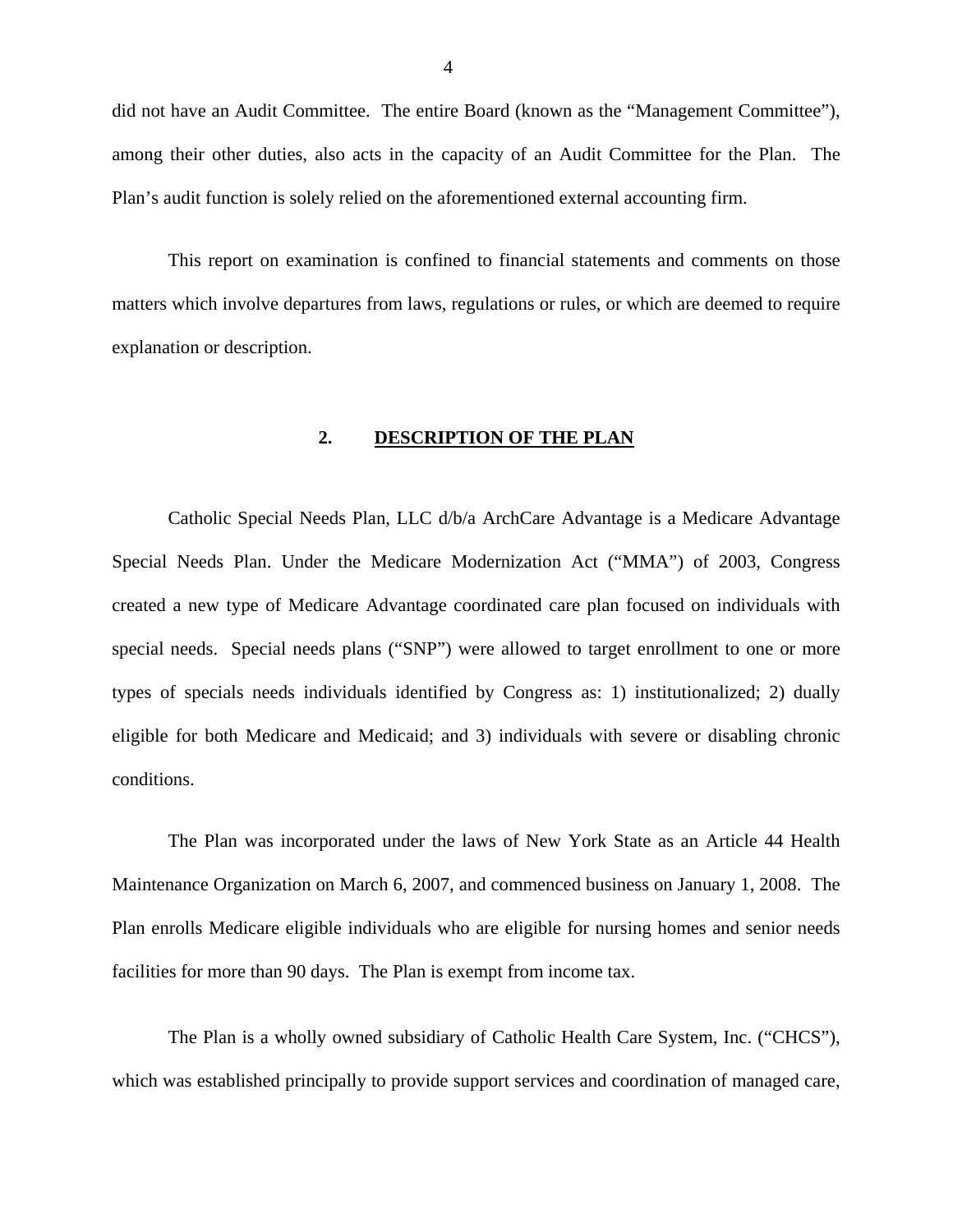<span id="page-6-0"></span>medical affairs, management information systems and other services to CHCS, under which, CHCS provides finance, information systems, human resources, and legal services to the Plan.

The Plan is incorporated as a not-for-profit organization and is exempt from income tax under Section  $501(c)(3)$  of the Internal Revenue Code. In June 2007, the Plan received two separate loans under Section 1307 of the New York Insurance Law; one from its Parent, CHCS and the other from its affiliate, Kateri Residence, in the amounts of \$4,000,000 and \$750,000, respectively.

On July 7, 2007, the Department of Health issued a Certificate of Authority authorizing the Plan to operate in Bronx, New York and Richmond counties. Medicare Advantage Plan ("MAP") is the only line of business of the Plan. Total written for the MAP line of business was \$28,244,994 for calendar year 2010.

#### A. Management and Controls

Section 5.1 of the Plan's Operating Agreement ("the Agreement") provides that management of the Plan shall be vested in a Management Committee. The number of directors comprising the Management Committee shall be fixed from time to time by the Parent company, Catholic Health Care System, Inc. ("CHCS"). The Agreement stated that there shall be three directors. It should be noted that no less than one third of the directors shall be residents of New York State, as required by Part 98-1.11(g)(1) of the Administrative Rules and Regulations of the Health Department (10 NYCRR 98-1.11), and within one year of the Plan becoming operational no less than twenty percent (20%) of the directors shall be enrollees of the Plan. However, in lieu of such requirement, the Management Committee may establish an Enrollee Advisory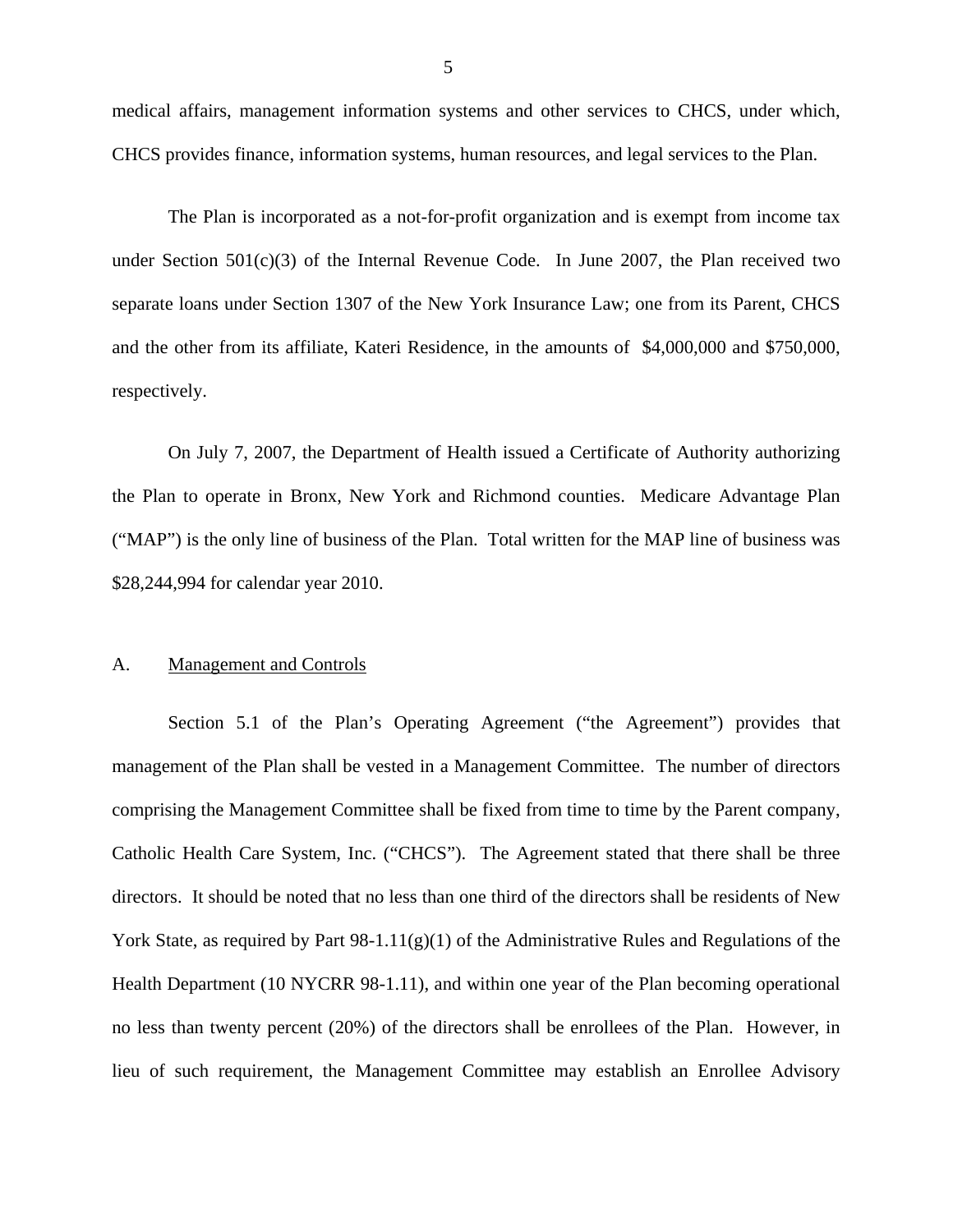Council which is representative of the Plan's enrollment. As of December 31, 2010, the Enrollee Advisory Council consisted of five (5) enrollee members.

The members of the Plan's Management Committee as of December 31, 2010 were as follows:

| Name and Residence         | <b>Principal Business Affiliation</b> |
|----------------------------|---------------------------------------|
| Karl P. Adler, MD          | President and Chief Executive Officer |
| New York, NY               | New York Medical College              |
| Frank A. Calamari          | President and Chief Executive Officer |
| Pelham Manor, NY           | Calvary Hospital                      |
| Francis J. Serbaroli, Esq. | Shareholder                           |
| Greenwich, CT              | Greenberg Trauring, LLP               |
| <b>Gerald Sweeney</b>      | <b>Senior Director</b>                |
| New York, NY               | CIGNA                                 |

A review of the attendance records of the Management Committee's meetings held during the period under examination revealed that the meetings were generally well attended, with all of the members attending at least one-half of the meetings they were eligible to attend.

The principal officers of the Plan as of December 31, 2010 were as follows:

Name Title

James Introne Chief Executive Officer Annmarie Covone Chief Financial Officer

#### B. Corporate Governance

Exhibit M of the Handbook (Understanding the Corporate Governance Structure) was utilized by the examiners as guidance for assessing corporate governance. Overall, it was determined that the Plan's corporate governance structure was adequate, sets an appropriate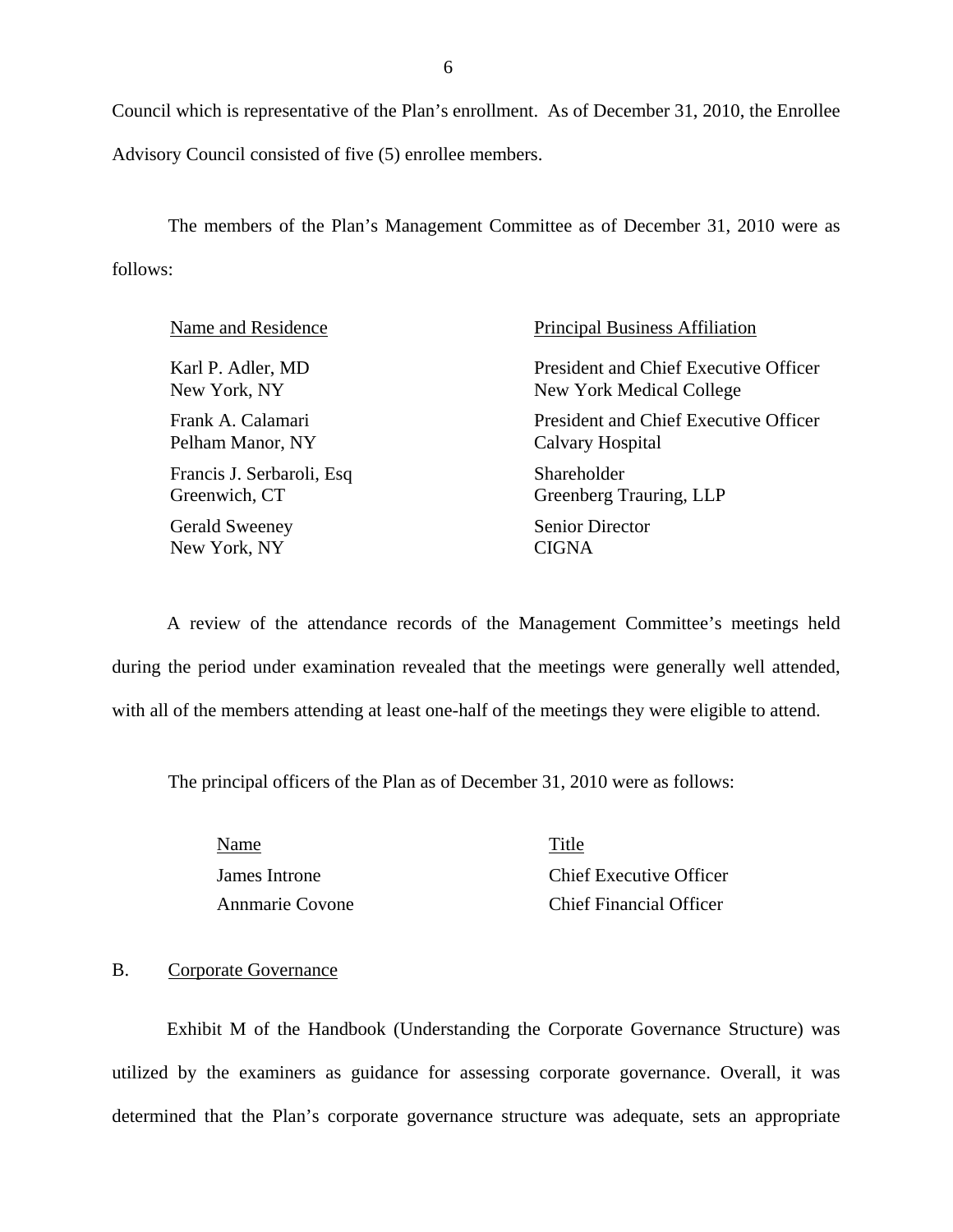<span id="page-8-0"></span>"tone at the top", supports a proactive approach to operational risk management, and contributes

to an effective system of internal controls. It was found that the Plan's Management Committee and key executives encourage integrity and ethical behavior throughout the Plan, and that senior management promotes a corporate culture that acknowledges, understands and maintains an effective control environment.

The Plan's management has an adequate approach to identifying and mitigating risks across the organization, including prospective business risks. The Plan deals proactively with its areas of risk, and its management is knowledgeable about mitigation strategies. Through risk discussions and other measures, the Plan's management discusses significant issues and reacts to changes in the environment with a clear commitment to address risk factors and manage the business accordingly. The Plan's overall risk management process takes a proactive approach to identifying, tracking, and dealing with significant current and emerging risk factors.

#### C. Territory and Plan of Operation

The New York State Department of Health ("NYSDOH") issued a Certificate of Authority to Catholic Special Needs Plan, LLC, d/b/a ArchCare Advantage, effective June 5, 2007, pursuant to Article 44 of the New York Public Health Law. The certificate authorized the Plan to offer Medicare products in Bronx, New York and Richmond counties. Two amendments to the Certificate of Authority were issued on November 12, 2007 and May 1, 2009, respectively, to reflect the NYSDOH's approval of the Plan's expansion application to serve the Medicare population in the following additional five (5) counties: Dutchess, Kings, Orange, Queens and Westchester.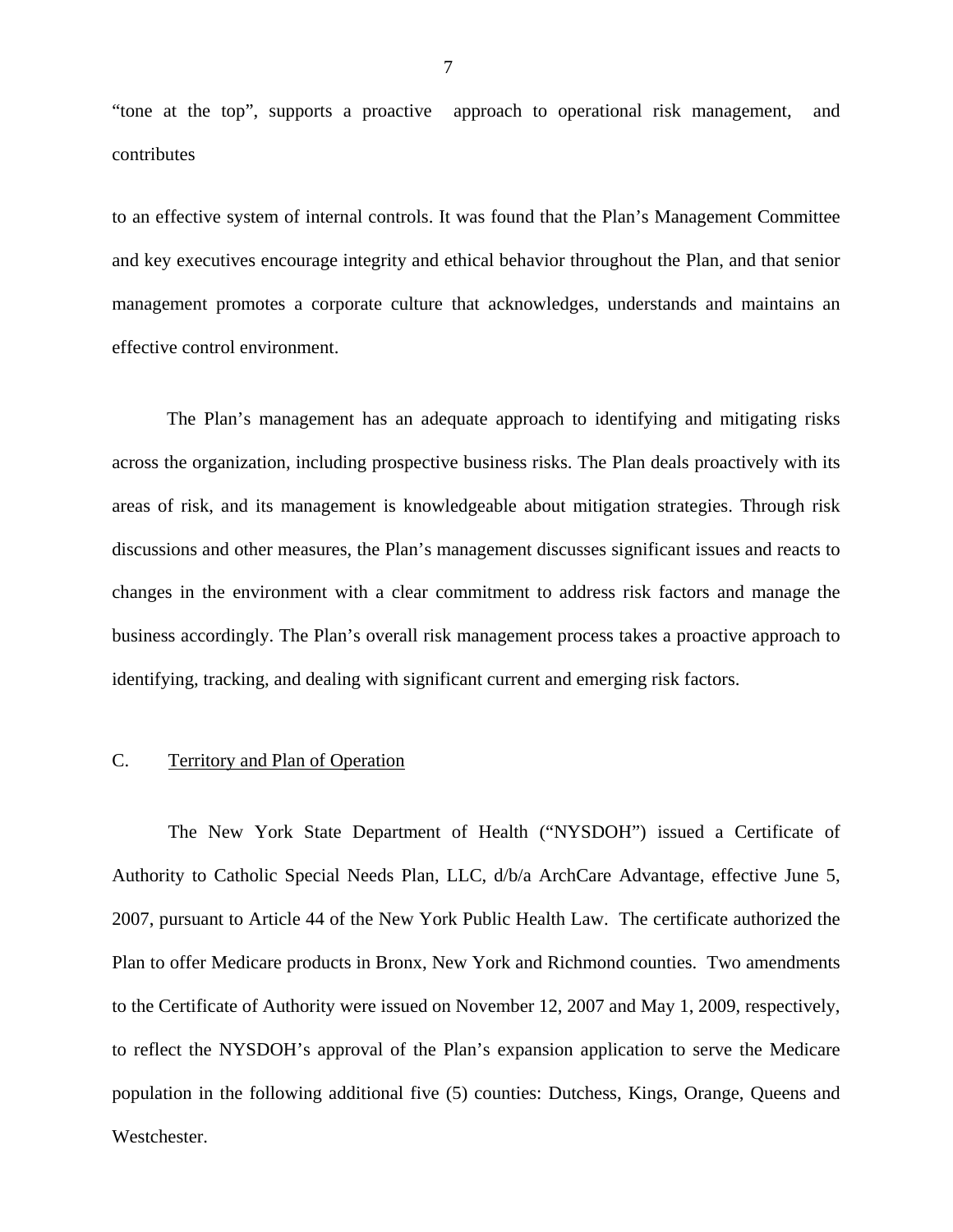The certificate contained the following conditions and limitations:

"*Catholic Special Needs Plan is limited to enrolling and offering only Medicare products in these counties. All aspects of operation in these Medicare only counties will be governed primarily by the Center for Medicare and Medicaid Services ("CMS"), and implementation is contingent upon securing a Medicare contract with the Federal government."* 

#### D. Enrollment

The Medicare Advantage Plan is the only line of business written by the Plan. During the examination period January 1, 2008 through December 31, 2010, the Plan experienced a net increase in enrollment of 778 members. An analysis of the enrollment is set forth below:

|                            | 2008 | 2009 | 2010 |
|----------------------------|------|------|------|
| Enrollment at January 1,   | 138  | 410  | 580  |
| Net gain                   | 272  | 170  | 336  |
| Enrollment at December 31, | 410  | 580  | 916  |

#### E. Reinsurance

As of December 31, 2010, the Plan had an excess-of-loss reinsurance contract in effect with HCC Life Insurance Company, an authorized reinsurer. The contract's effective date was January 1, 2010 to December 31, 2010. Additionally, the Plan had excess-of-loss reinsurance contracts with HCC Life Insurance Company covering the periods January 1, 2008 to December 31, 2008 and January 1, 2009 to December 31, 2009.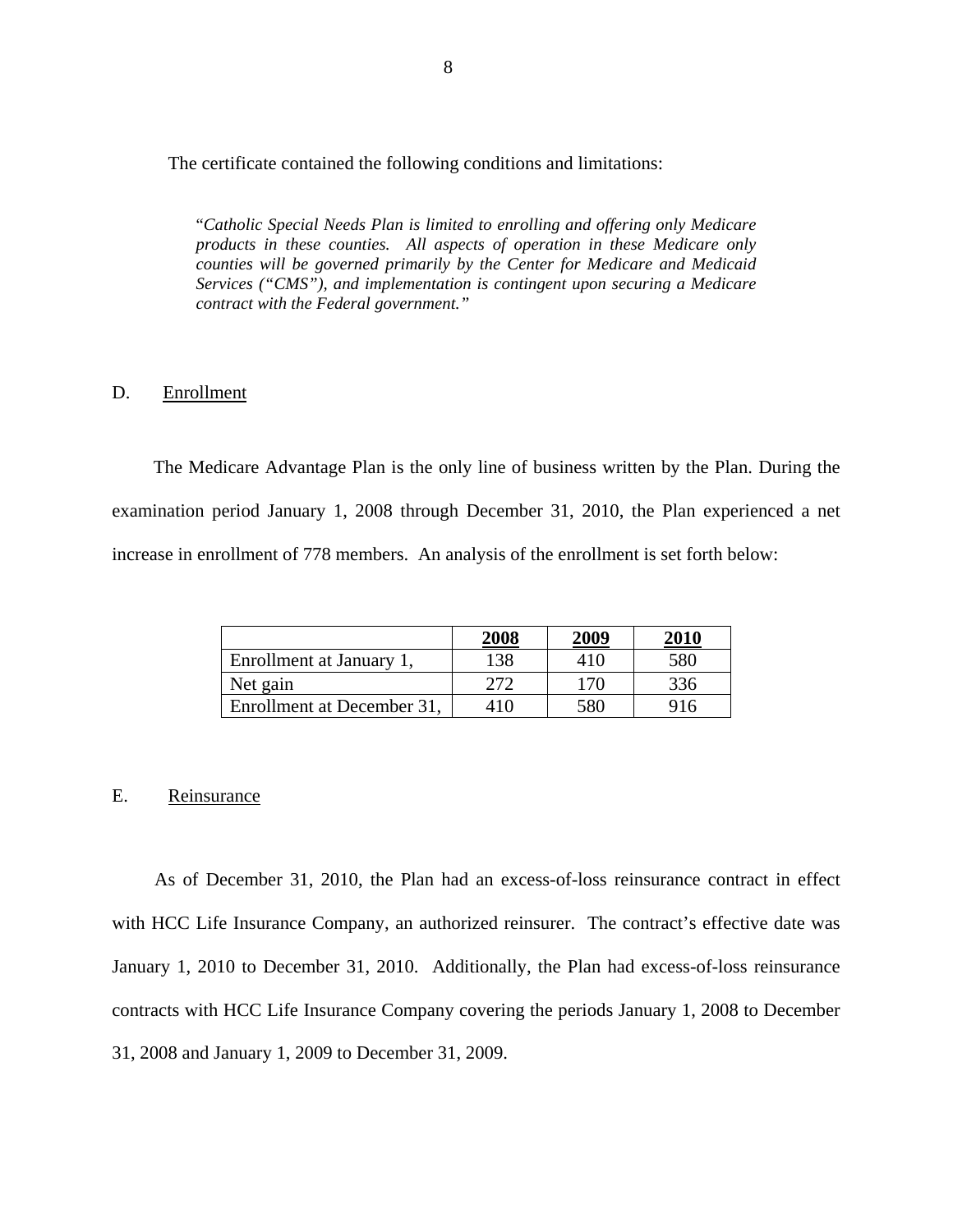The reinsurance coverage in effect as of December 31, 2010, was as follows:

| Covered member type:      | Medicare                                    |
|---------------------------|---------------------------------------------|
| Excess-of-loss retention: | \$75,000 per member per agreement period    |
| Policy limit:             | \$1,000,000 per member per agreement period |

#### F. Holding Company System

The Plan is a wholly-owned subsidiary of Catholic Health Care System, Inc. The following chart depicts the Plan's holding company system as of December 31, 2010:



The Plan is a member of a holding company system. However, it was noted that the Plan answered "No" in the General Interrogatories page of its filed 2010 annual statement when asked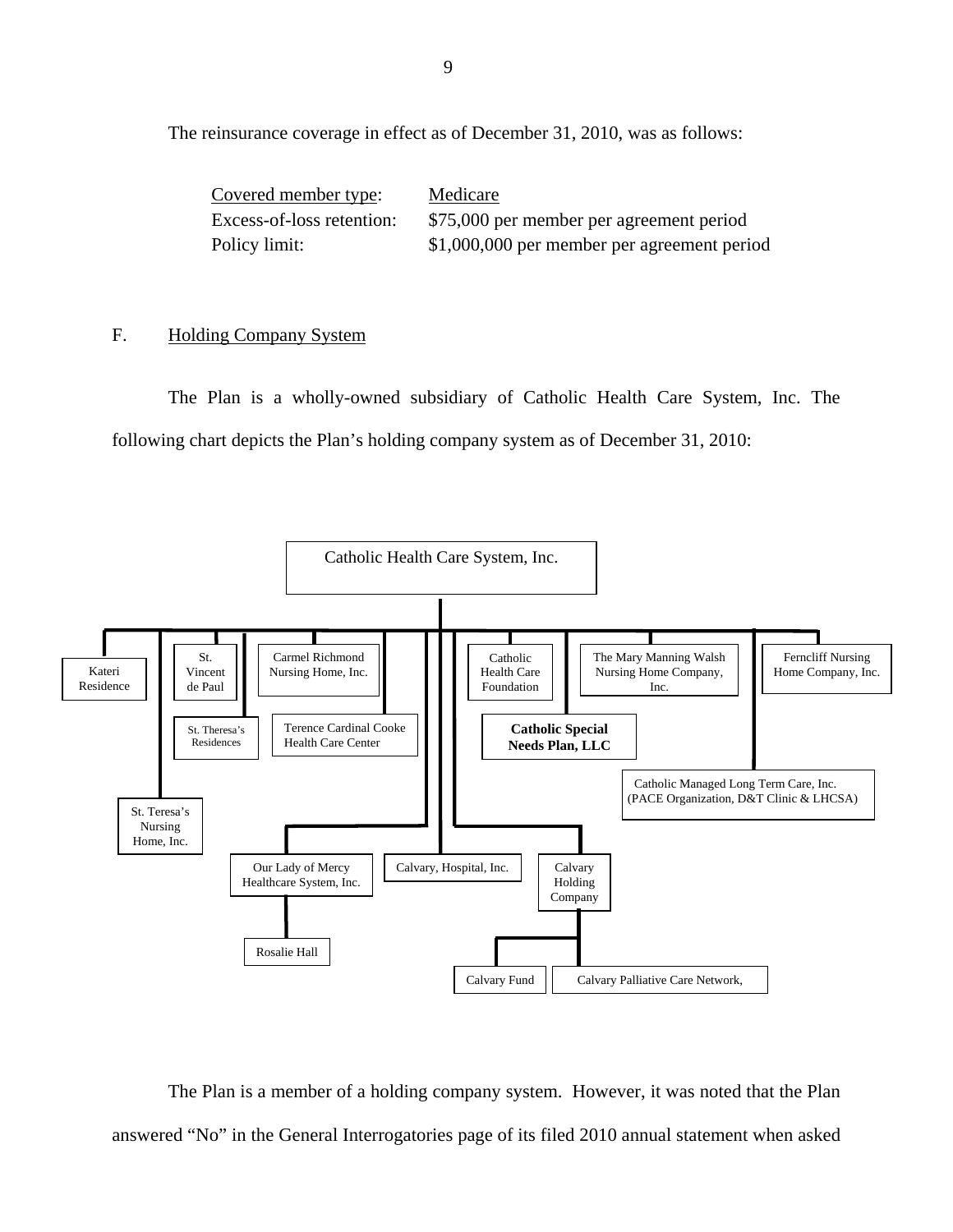<span id="page-11-0"></span>whether the reporting entity is a member of an insurance holding company system consisting of two or more affiliated persons, one or more of which is an insurer.

It is recommended that the Plan accurately report all information in its filed annual statement.

#### G. Disaster Response and Business Continuity Plans

requirements are issued by the Department annually): Department Circular Letter No. 2 (2010) states in part (Circular Letters with similar

> "...By June 1, 2011, each company must submit a Disaster Response Plan to the Insurance Department. Entities may provide their completed disaster response plans to the Insurance Department via the Insurance Department Portal Application or by hard copy…

> …By June 1, 2011, the Disaster Response Questionnaire must be submitted to the Insurance Department via the Insurance Department Portal Application or in hard copy…

> …By June 1, 2011, the Business Continuity Plan Questionnaire must be submitted to the Insurance Department via the Insurance Department Portal Application or in hard copy…"

The examination revealed that the Plan did not file its Disaster Response Plan, Disaster Response Questionnaire or its Business Continuity Plan Questionnaire during the period under examination.

It is recommended that the Plan comply with the requirements of Circular Letter No. 2

(2010) and file its Disaster Response Plan, Disaster Response Questionnaire, and Business

Continuity Plan Questionnaire on an annual basis with the Department.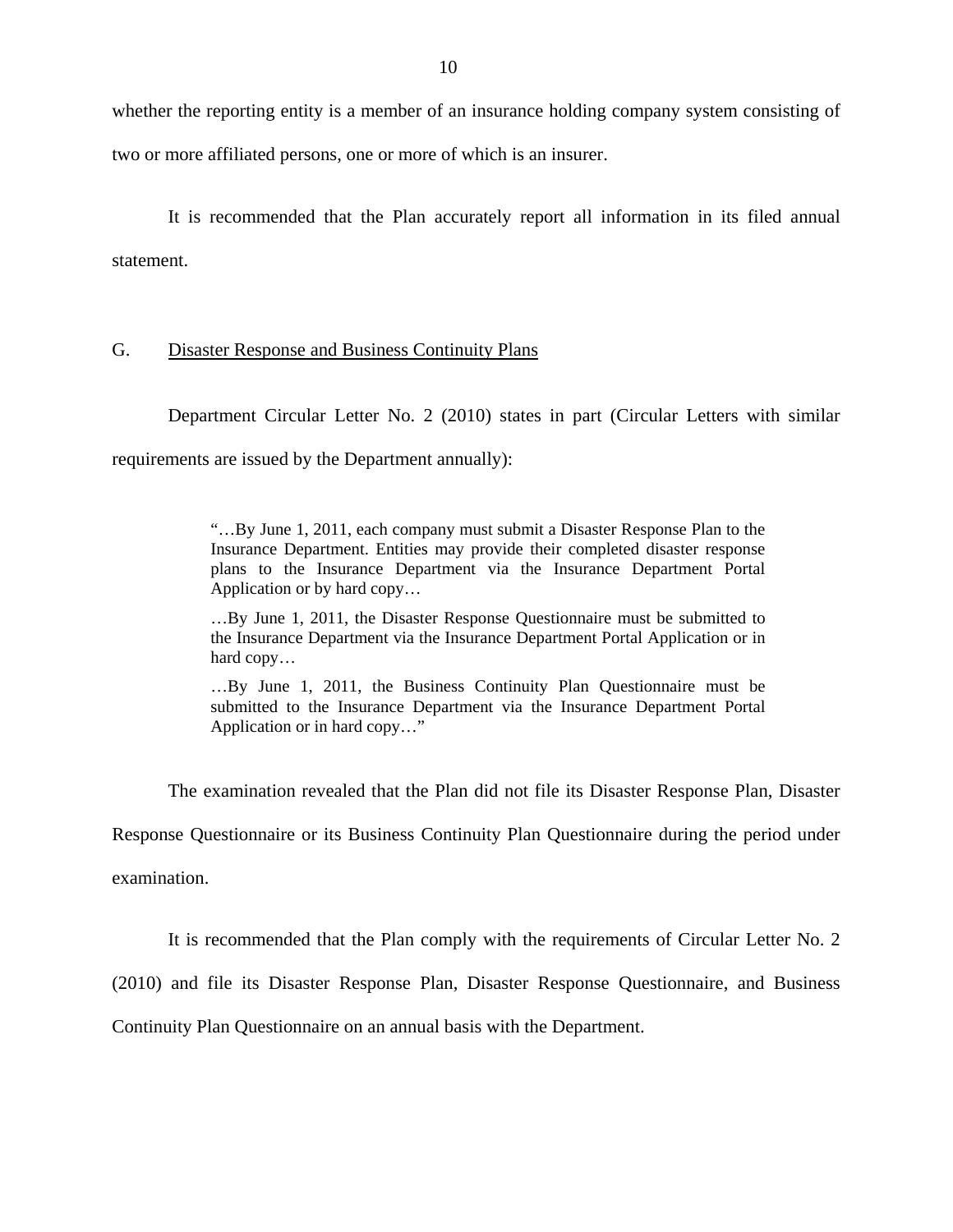#### <span id="page-12-0"></span>H. Conflict of Interest Policy

The examination included a review of how the Plan handles conflicts of interest. The Plan's Board and Officer Conflict of Interest Policy provides that each manager, Officer, and member of the senior staff sign a statement within thirty (30) days of assuming such responsibility. The examination revealed that during December 2009, the company changed the signature requirement by adopting an electronic signature format which required disclosure through email rather than the original requirement of signed hard copy. However, it should be noted that the Plan's Conflict of Interest Policy was never updated to reflect such change.

It is recommended that the Plan revise its Conflict of Interest Policy to reflect its adoption of using electronic signatures for conflict of interest disclosures.

#### I. Department Regulation No. 118 (11 NYCRR 89.0)

The Plan is subject to the requirements of Department Regulation No. 118 (11 NYCRR 89.0) – *Audited Financial Statements,* which is patterned after the NAIC's Annual Financial Reporting Model Regulation, otherwise known as the Model Audit Rule ("MAR"). Department Regulation No. 118 (11 NYCRR 89.0), which became effective January 1, 2010, applies certain requirements to the Department's regulated entities with regard to CPA qualifications and duties.

Part  $5(e)(2)$  of Department Regulation No. 118 (11 NYCRR 89.0) states:

*"(5)(e)(2) The company shall attach a statement to its audited financial statement, when filed, that the CPA does not function in the role of management, does not audit his or her own work, and does not serve in an advocacy role for the company."*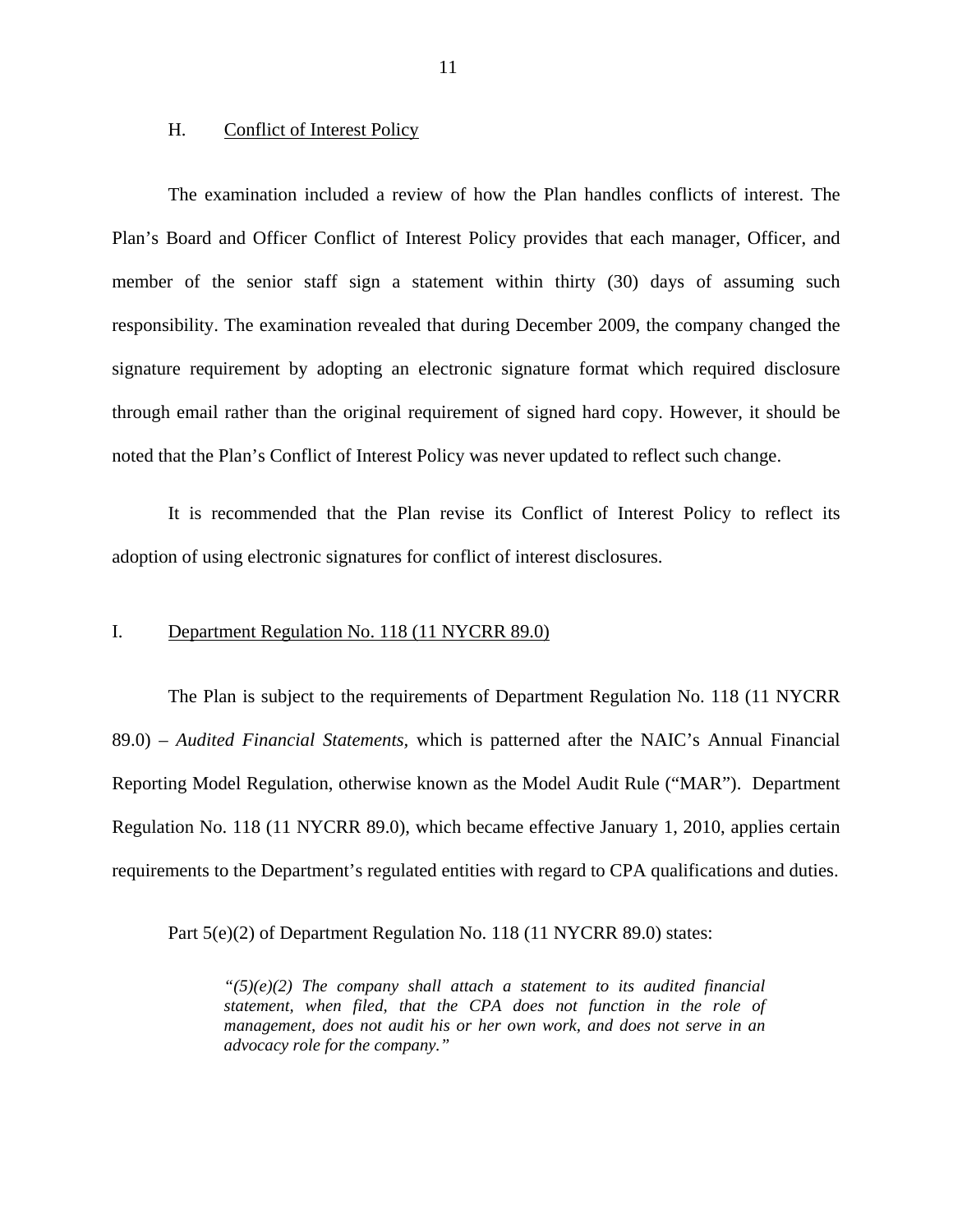<span id="page-13-0"></span>The examination revealed that no such statement was attached to the Plan's annual filings for the examination period.

It is recommended that the Plan comply with Part  $5(e)(2)$  of Department Regulation No. 118 and attach the required statement with its annual filings.

#### J. Accounts and Records

During the course of the examination, it was noted that the Plan's treatment of certain items was not in accordance with annual statement instructions and/or Department guidelines. A description of such items is as follows:

1. As noted previously in Item 2 of this Report, since inception, the Plan obtained two (2) capital infusions in the form of Section 1307 loans. The initial capital infusion of \$750,000 was followed by a subsequent capital infusion of \$4,000,000. These capital infusions were made on June 8, 2007 and June 11, 2007, respectively.

Section 1307(c) of the New York Insurance Law states:

"Any sum so advanced or borrowed shall not be part of the legal liabilities of such insurer and shall not be a basis of any set-off but until repaid all statements published by such insurer or filed with the superintendent shall show, as a footnote, the amount then remaining unpaid."

During the examination period, it was noted that the Plan's financial statement failed to include a footnote regarding the two outstanding Section 1307 loans and their respective interest, as required by Section 1307(c) of the New York Insurance Law.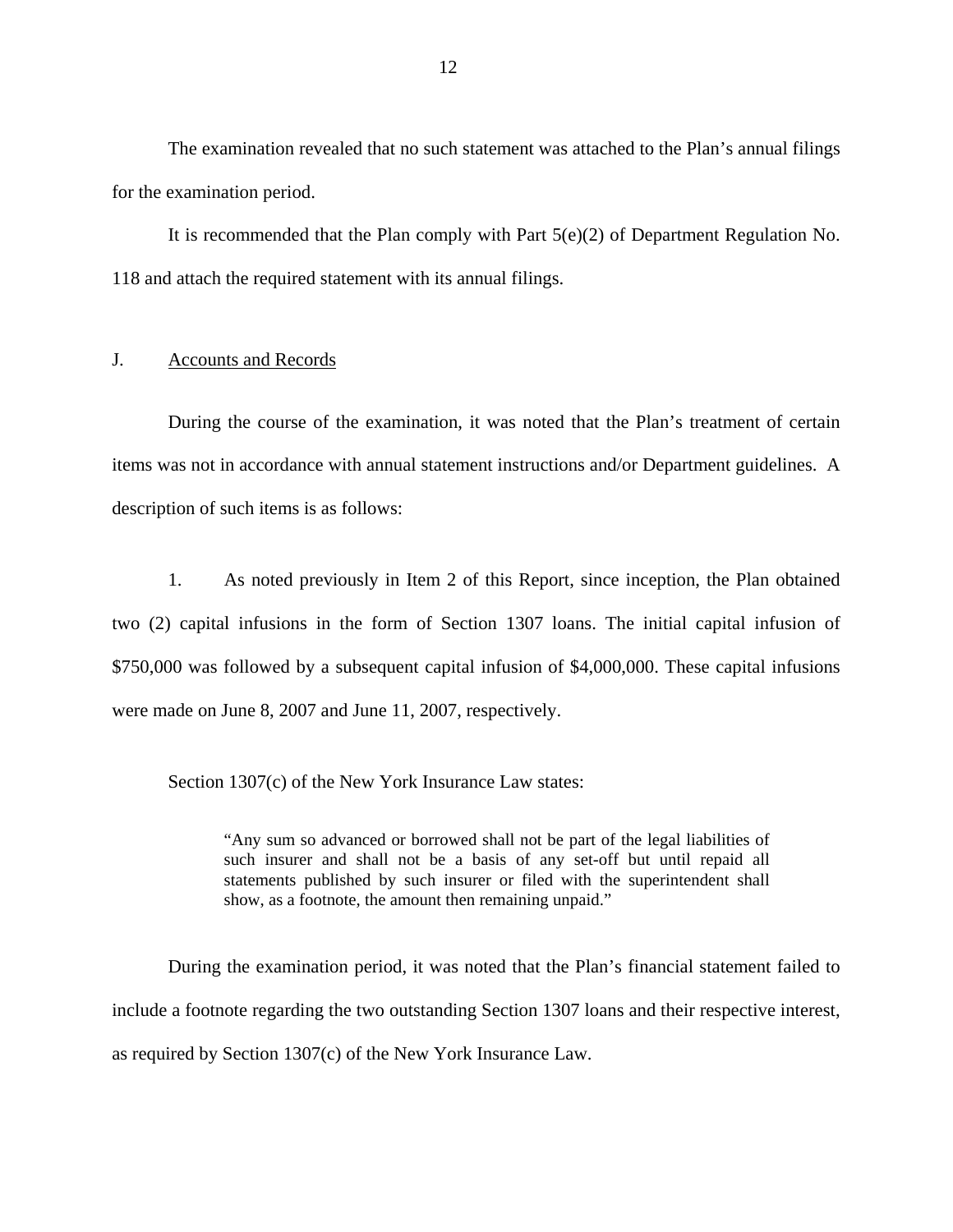It is recommended that the Plan comply with the requirements of Section 1307(c) of the New York Insurance Law and include a footnote for all outstanding Section 1307 loans and their respective interest amounts in its filed annual statements.

2. The 2010 *NAIC Annual Statement Instructions* for health insurance companies states in part:

> *"There is to be included on or attached to Page 1 of the annual statement, the statement of the appointed actuary setting forth his her opinion relating to claim reserves and any other actuarial items. The appointed actuary must be a qualified health actuary appointed by the board of directors, or its equivalent, or by a committee of the board… "Qualified health actuary", as used herein means a member in good standing of the American Academy of Actuaries, or a person recognized by the American Academy of Actuaries as qualified for such actuarial valuation."*

The examination revealed that during the examination period, all Statements of Actuarial Opinion were prepared and signed by the Director of Financial Services of the Plan. According to management of the Plan, the Plan does not have an actuary on staff to review the reserve calculation. It did, however, have an external actuary performed the reserve calculation for credibility.

It is recommended that the Plan implement procedures to have the Statement of Actuarial Opinion prepared and signed by a qualified health actuary as defined in the NAIC Annual Statement Instructions.

3. Reporting entities are required to file a supplement to the annual statement titled "Management Discussion and Analysis" ("MD&A"). A review of the MD&A indicated that it was not prepared in accordance with the NAIC Annual Statement Instructions.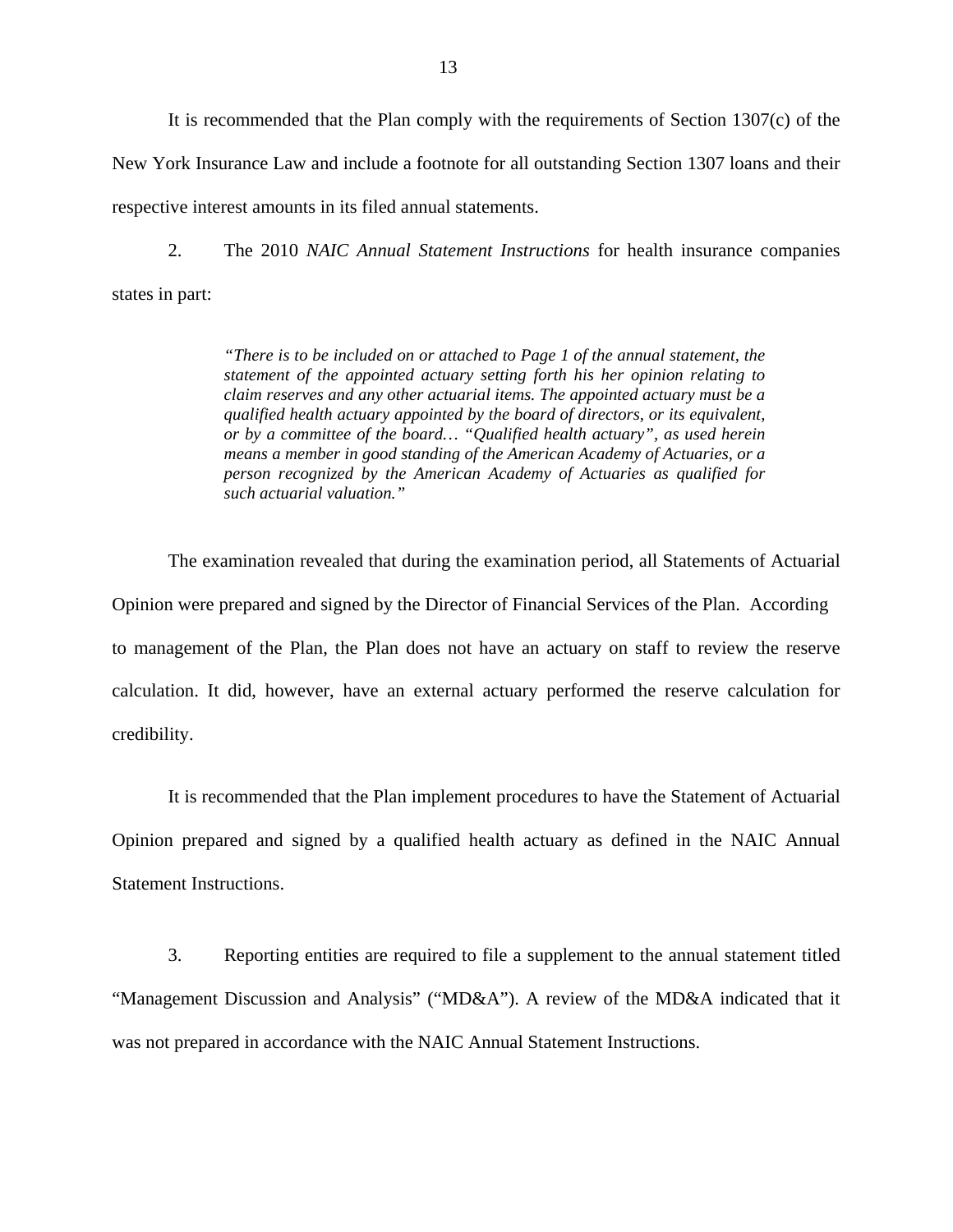The *2010 NAIC Annual Statement Instructions* for health insurance companies provides detailed requirements for what should be included in the Plan's filed Management's Discussion & Analysis. The *2010 NAIC Annual Statement Instructions* for health insurance companies states in part:

> *"…The discussion shall provide information as specified in paragraphs that follow and also shall provide such other information that the reporting entity believes to be necessary for an understanding of its financial condition, changes in financial condition and results of operations…*

> *The MD&A requirements are intended to provide, in one section, material historical and prospective textual disclosure enabling regulators to assess the financial condition and results of operations of the reporting entity…*

> *Generally, the discussion shall cover the two year period covered by the financial statements and shall use year-to-year comparisons or any other formats that in the reporting entity's judgment enhance a regulator's understanding…*

> *Disclosure of known trends or uncertainties that the reporting entity reasonably expects will have a material impact on premium, net income or other gains/losses in surplus is also encouraged…"*

Upon review of the Plan's MD&A for calendar year 2010, it was noted that the abovementioned required items were not included. Such required information is needed in order to provide an accurate historical and prospective assessment of the financial condition of the Plan.

It is recommended that the Plan, when filing its Management's Discussion and Analysis, comply with the requirements of the NAIC Annual Statement Instructions.

4. As noted previously in "Item F" of this report, the Plan is a wholly-owned subsidiary of Catholic Health Care System, Inc. It should be noted that several other affiliated entities ("affiliates") of the Plan also have business transactions with the Plan. These affiliates are participating providers functioning as nursing homes located in the Plan's service area. The Plan makes claim payments on behalf of these nursing homes. Claim payments to these nursing homes during 2010 were in the range from \$22,740 to \$1,441,665.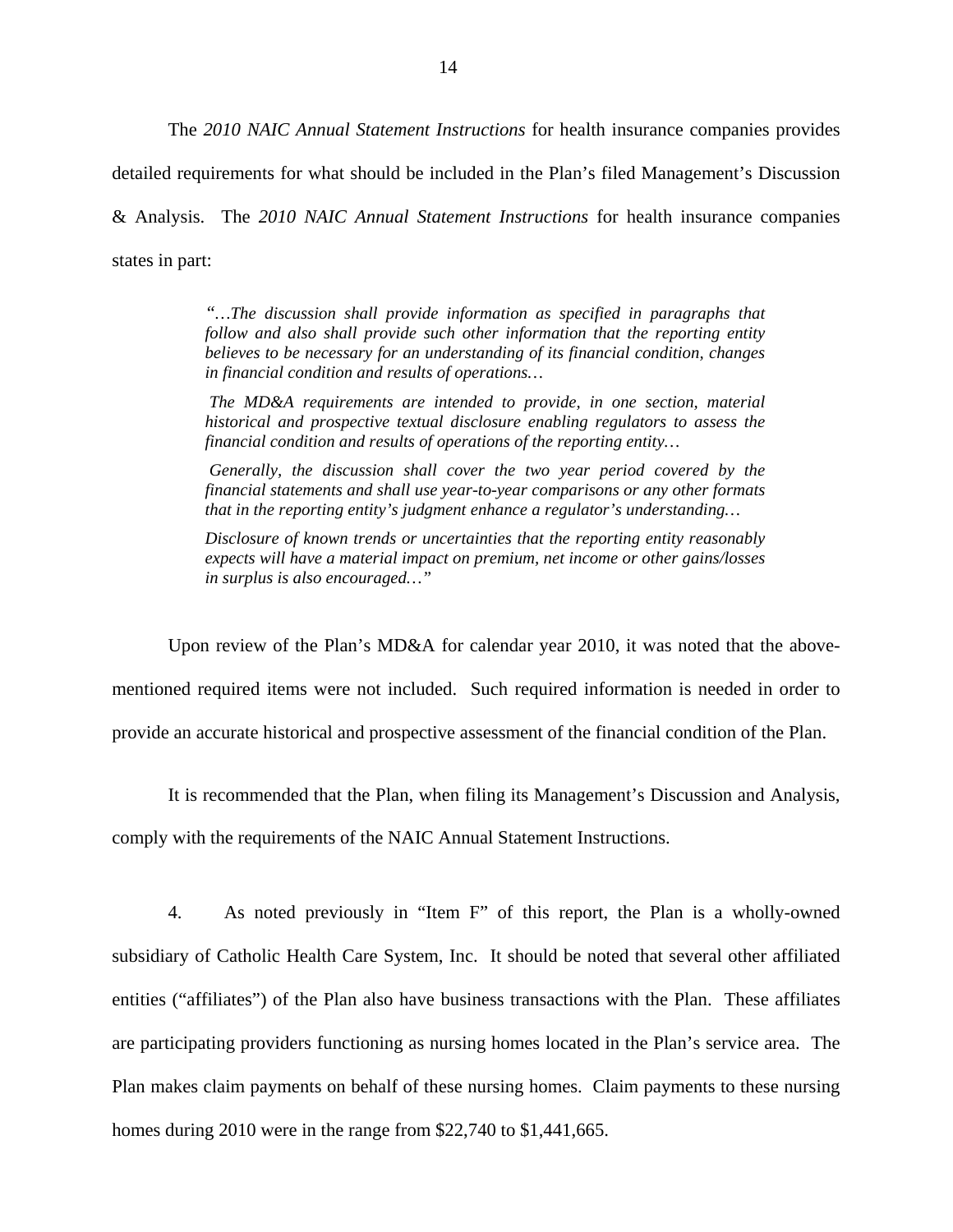The *2010 NAIC Annual Statement Instructions* for health companies states:

*"PART 1- ORGANIZATION CHART…Attach a chart or listing presenting the identities of and interrelationships between the parent, all affiliated insurers and reporting entities; and other affiliates…* 

*PART 2- SUMMARY OF INSURER'S TRNSACTIONS WITH ANY AFFILIATES – This schedule was designed to provide an overview of transactions among insurance holding company system members. It is intended to demonstrate the scope and direction of major fund and/or surplus flows throughout the system… All insurer and reporting entity members of the holding company system shall prepare a common schedule for inclusion in each of the individual annual statement…* 

*Include transactions between insurers; and between insurers and non-insurers within the holding company system…"* 

The examiner's review of the Plan's filed Schedule Y- *Information Concerning Activities* 

*of Insurer Members of a Holding Company Group* - for calendar year 2010 revealed that the Plan

filed an incomplete organization chart; the Schedule only listed transactions of the Parent and

itself and did not list any transactions with any of the other affiliates that were listed in Schedule

Y, Part 2 – *Summary of Insurer's Transactions with any Affiliates*.

It is recommended that the Plan prepare and file Schedule Y- *Information Concerning Activities of Insurer Members of a Holding Company Group* - in accordance with the requirements of the NAIC Annual Statement Instructions.

It is also recommended that the Plan exercise greater care when preparing its annual statements and schedules thereof.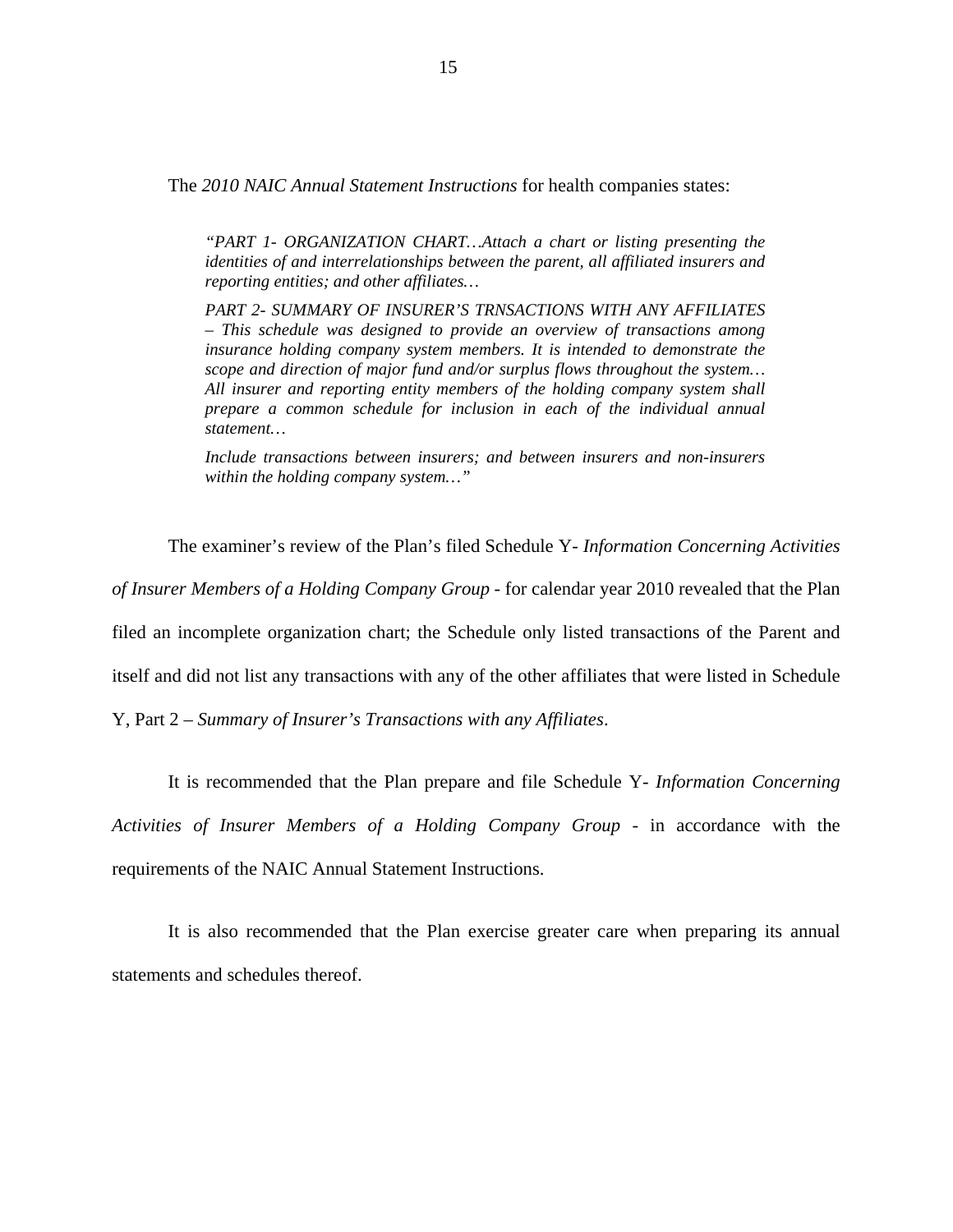#### **FINANCIAL STATEMENTS**

#### A. Balance Sheet

The following compares the assets, liabilities and capital and surplus as determined by this examination with those reported by the Plan in its filed annual statement as of December 31,

2010:

| Assets                                                | Examination     | Plan            |
|-------------------------------------------------------|-----------------|-----------------|
| Cash, cash equivalents and short-term investments     | \$10,314,897    | \$10,314,897    |
| Investment income due and accrued                     | 4,598           | 4,598           |
| Uncollected premiums and agents balance in the course |                 |                 |
| of collection                                         | 688,474         | 688,474         |
| Receivables from parent, subsidiaries and affiliates  | 259,805         | 259,805         |
| Total assets                                          | \$11,267,774    | \$11,267,774    |
| Liabilities                                           |                 |                 |
| Unpaid claims                                         | 5,146,316<br>\$ | 5,146,316<br>\$ |
| General expenses due or accrued                       | 1,826,783       | 1,826,783       |
| <b>Total liabilities</b>                              | 6,973,099<br>\$ | 6,973,099<br>\$ |
| Capital and surplus                                   |                 |                 |
| NYS escrow account                                    | 1,334,223<br>S  | 1,334,223<br>\$ |
| NYS contingent reserve                                | 802,351         | 802,351         |
| Surplus notes                                         | 4,750,000       | 4,750,000       |
| Unassigned funds (surplus)                            | (2,591,899)     | (2,591,899)     |
| Total capital and surplus                             | 4, 294, 675     | 4, 294, 675     |
| Total liabilities, capital and surplus                | ,267,774<br>S.  | 11,267,774<br>S |

Internal Revenue Code. Note 1: The Plan is incorporated as a not-for-profit organization and is exempt from income tax under Section 501(c)(3) of the

Note 2: Pursuant to Section 1307 of the New York Insurance Law, no liability appears in the statement for loans in the amount of \$4,750,000. The principal and interest may be repaid only with the permission of the Superintendent of Insurance.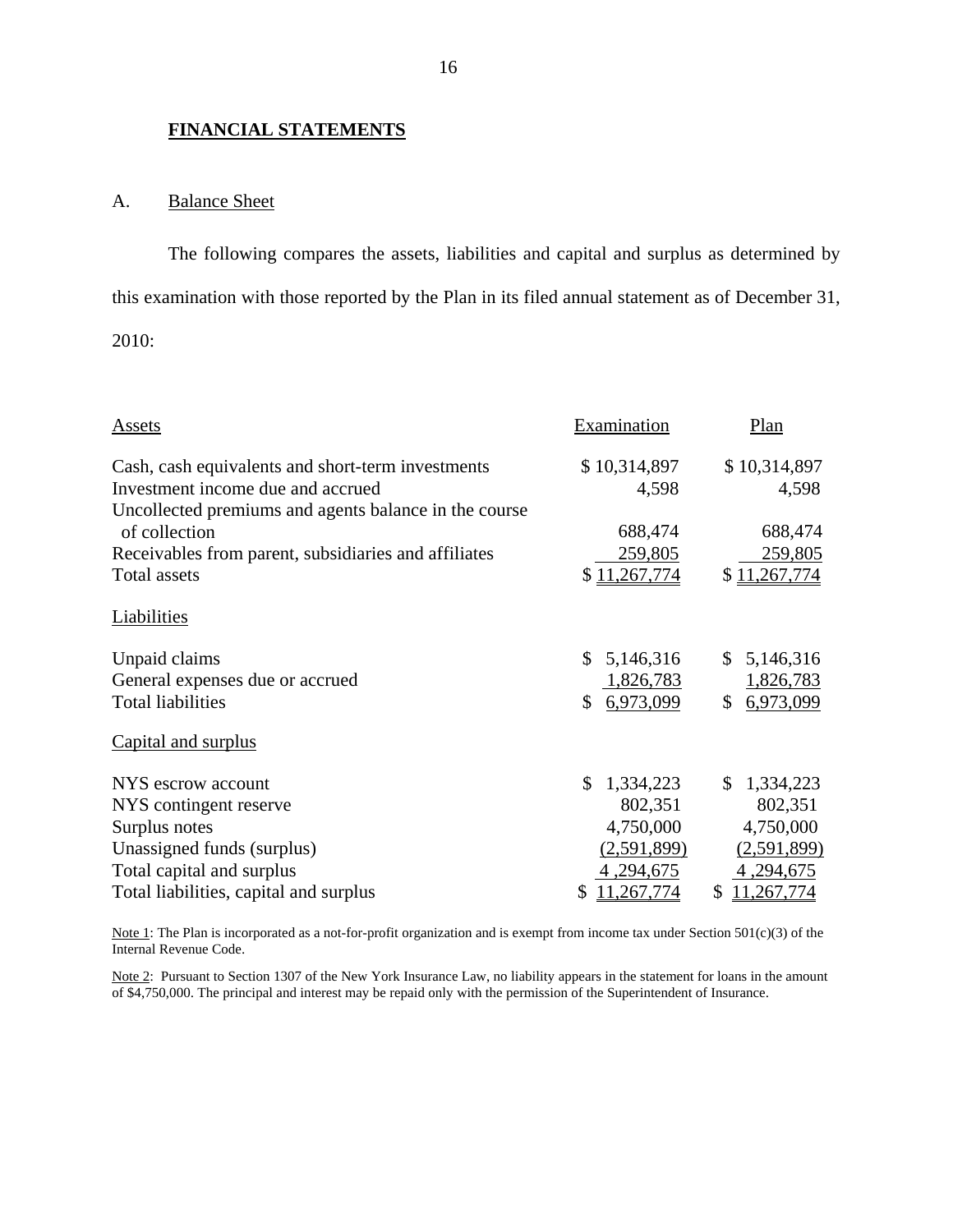<span id="page-18-0"></span>B. Statement of Revenue, Expenses and Capital and Surplus

Capital and Surplus decreased by \$ 455,325 during the examination period, January 1, 2008 through December 31, 2010, detailed as follows:

| Revenue |  |
|---------|--|
|         |  |

| Net premium income                  |              | \$56,302,252  |
|-------------------------------------|--------------|---------------|
| Hospital and medical expenses       |              |               |
| Hospital/medical benefits           | \$21,310,262 |               |
| Other professional services         | 14,866,451   |               |
| Emergency room and out-of-area      | 1,239        |               |
| Prescription drugs                  | 6,771,827    |               |
| Net reinsurance recoveries          | (328, 559)   |               |
| Total medical and hospital expenses | \$42,621,220 |               |
| Administrative expenses             |              |               |
| General administrative expenses     | 12,856,706   |               |
| Total underwriting expenses         |              | 55,477,926    |
| Net underwriting gain               |              | \$<br>824,326 |
| Net investment income earned        |              | 84,290        |
| Net income                          |              | \$<br>908,616 |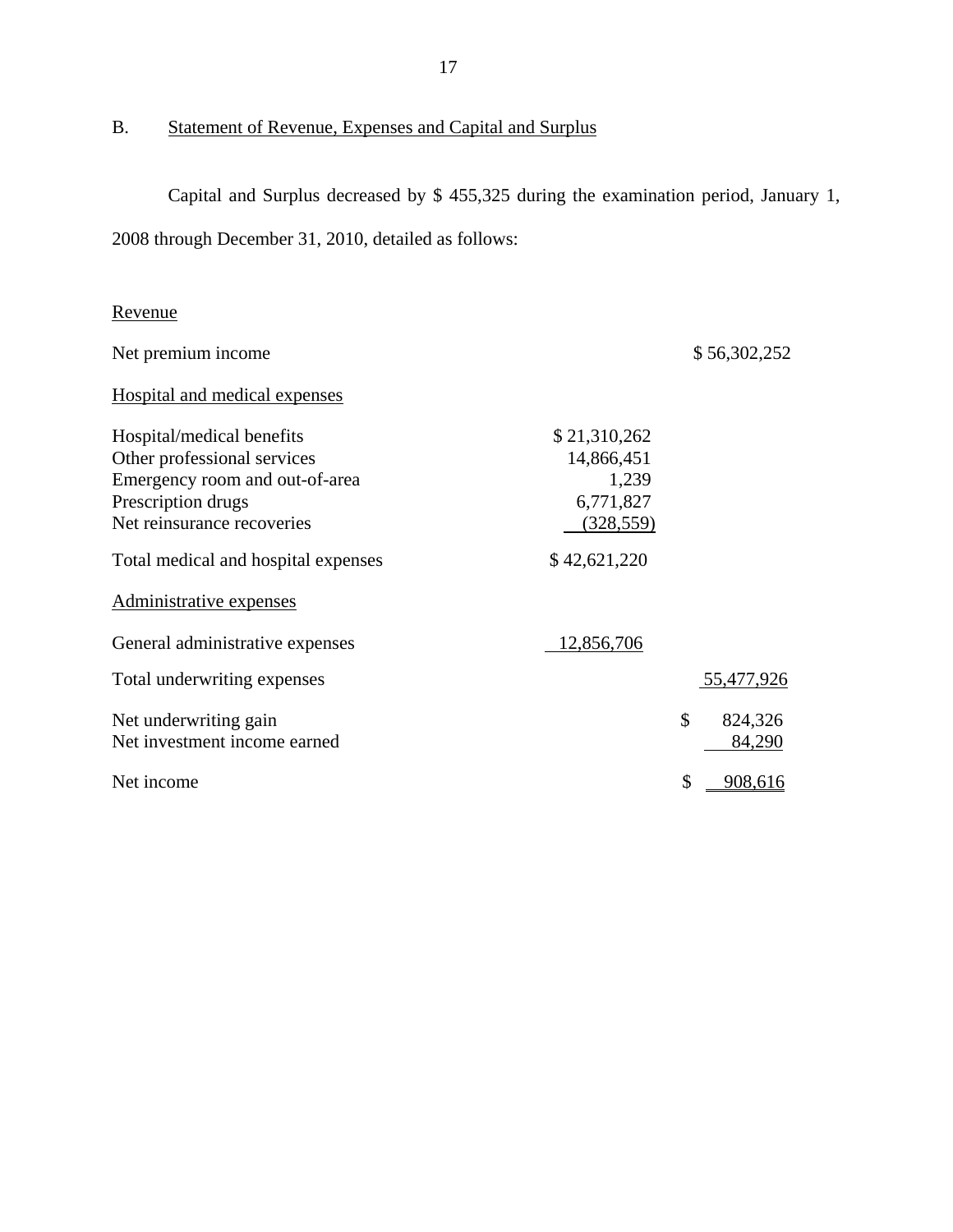#### <span id="page-19-0"></span>Changes in Capital and Surplus

Capital and surplus at date of certificate of authority - July 7, 2007 $*$ 

#### \$4,750,000

|                                         | Gains in<br>Surplus | Losses in<br>Surplus |             |
|-----------------------------------------|---------------------|----------------------|-------------|
| Net gain in surplus                     | 908,616<br><b>S</b> |                      |             |
| Change in non-admitted assets           |                     | 518,709              |             |
| Aggregate write-ins for loss in surplus |                     | 845,232              |             |
| Net decrease in capital and surplus     |                     |                      | (455, 325)  |
| Capital and surplus, per report on      |                     |                      |             |
| examination, as of December 31, 2010    |                     |                      | \$4,294,675 |

\*Note: The Plan acquired its certificate of authority on July 7, 2007, five months prior to the period under examination, but did not commence business until January 1, 2008. In June 2007, the Plan received two separate loans under Section 1307 of the New York Insurance Law; one from its Parent, CHCS and the other from its affiliate, Kateri Residence, in the amounts of \$4,000,000 and \$750,000, respectively. It should be noted that the Plan did report pre-operational losses (losses occurring prior to January 1, 2008) and such losses are reflected in the statement above.

#### 4. UNPAID CLAIMS

The examination liability of \$5,146,316 is the same the amount reported by the Plan in its filed annual statement as of December 31, 2010.

The examination analysis of the accrued other medical liability was conducted in accordance with generally accepted actuarial principles and practices and was based on statistical information contained in the Plan's internal records and in its filed annual statements as verified during the examination. The examination reserve was based upon actual payments made through December 31, 2010, with an estimate for claims remaining unpaid at that date. Such estimate was calculated based on actuarial principles, which utilized the Plan's past experience in projecting the ultimate cost of claims incurred.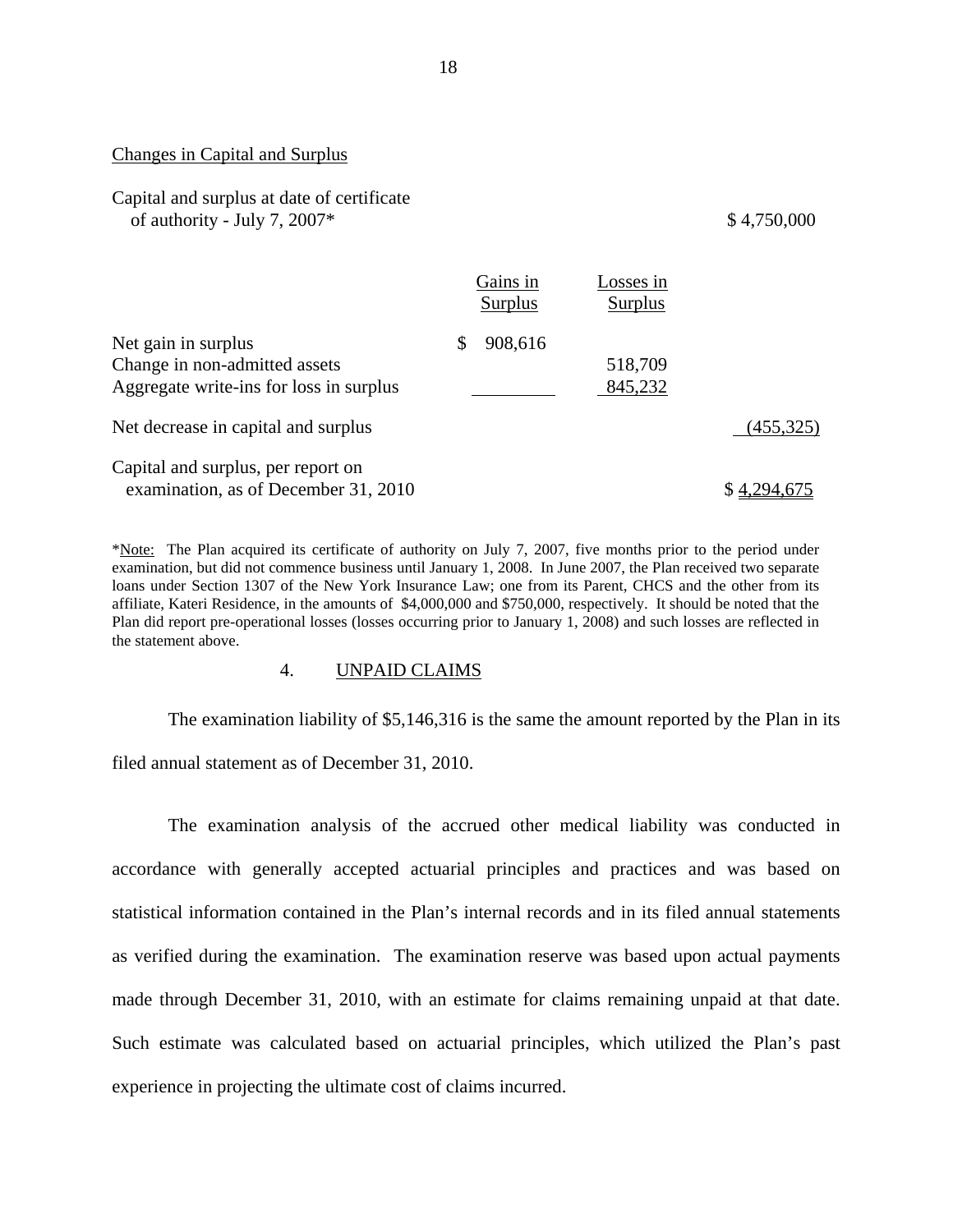#### **5 UNPAID CLAIMS ADJUSTMENT EXPENSES**

<span id="page-20-0"></span>The examination liability of unpaid claims adjustment expense is \$89,000 more than the amount reported by the Plan in its filed annual statement as of December 31, 2010. Upon the review of the Department's actuaries, it was noted that the Plan did not account for the expenses associated with the payment of its claims by CHCS. Such payments are based on service agreements the Plan has with CHCS. An insurance industry percentage was utilized to determine the estimated amount of the captioned liability.

The examination analysis of the unpaid claims adjustment expenses liability was conducted in accordance with generally accepted actuarial principles and practices and was based on statistical information contained in the Plan's internal records and in its filed annual statements as verified during the examination.

It should be noted that no change was made to the account due to the immateriality (less than 5% of surplus) of the amount, however a reserve for the liability should be established for future payment of administrative expenses associated with the payment of claims.

It is recommended that the Plan establish a reserve for the liability of expenses associated with the administrative expenses for processing claims.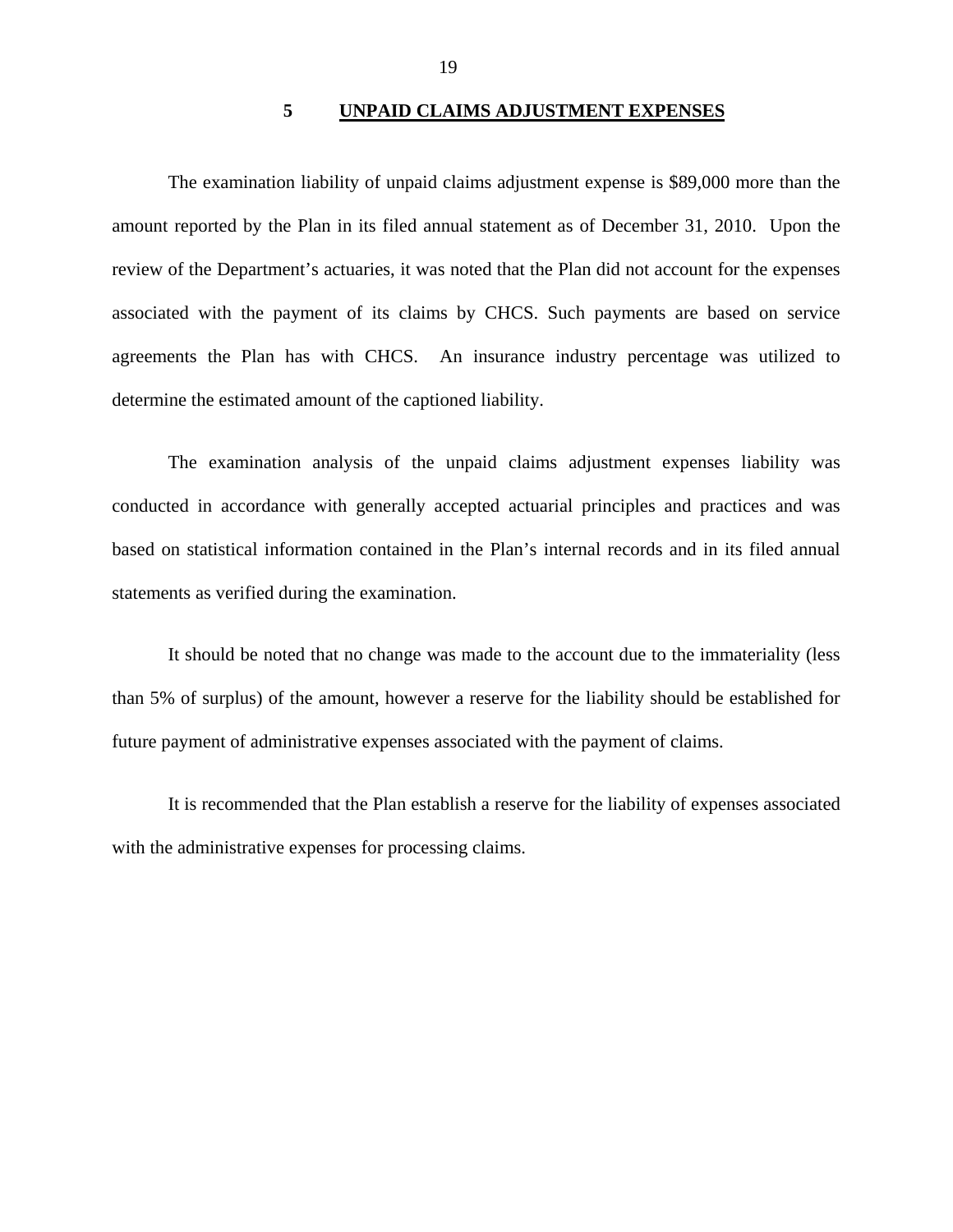#### **6. MARKET CONDUCT ACTIVITIES**

<span id="page-21-0"></span>In the course of this examination, a review was made of the manner in which the Plan conducts its business and fulfills its contractual obligations to enrollees and claimants. The review was general in nature and is not to be construed to encompass the more precise scope of a market conduct examination. The review was directed at the practices of the Plan relative to agents' licensing and terminations. In determining the scope of this review, the examiner took into consideration that the Plan writes only Medicare Advantage and therefore most of its market conduct activities are under the regulatory purview of CMS rather than under the purview of the Department of Financial Services. Thus, the market conduct review was limited to:

**Agents' licensing and terminations** 

#### A. Agents' licensing and terminations

Sections 2112(a) and (d) of the New York Insurance Law state in part:

"(a) Every insurer, fraternal benefit society or health maintenance organization doing business in this state shall file a certificate of appointment in such form as the superintendent may prescribe in order to appoint insurance agents to represent such insurer, fraternal benefit society or health maintenance organization…

(d) Every insurer, fraternal benefit society or health maintenance organization or insurance producer or the authorized representative of the insurer, fraternal benefit society, health maintenance organization or insurance producer doing business in this state shall, upon termination of the certificate of appointment as set forth in subsection (a) of this section of any insurance agent licensed in this state, or upon termination for cause for activities as set forth in subsection (a) of section two thousand one hundred ten of this article, of the certificate of appointment, of employment, of a contract or other insurance business relationship with any insurance producer, file with the superintendent within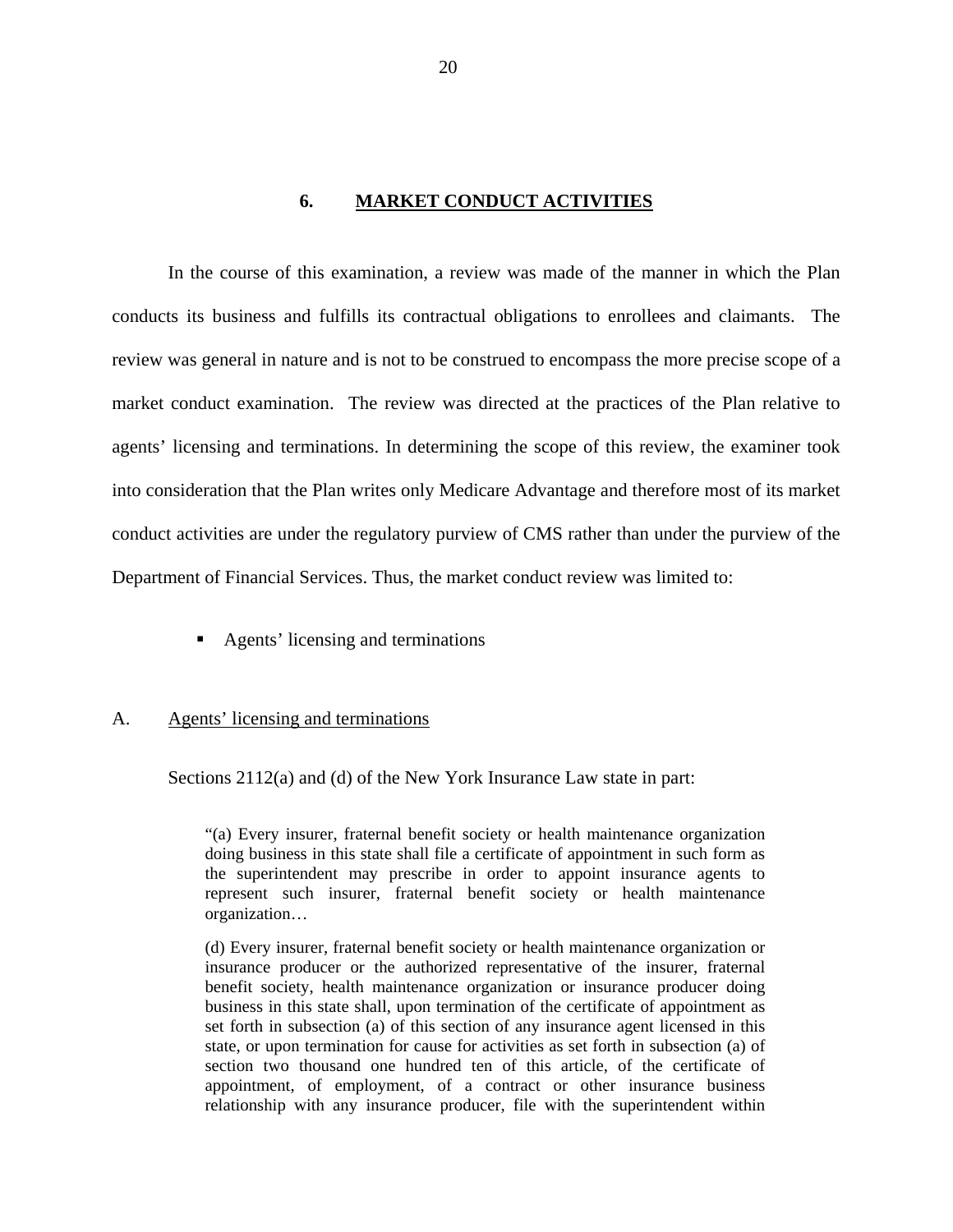<span id="page-22-0"></span>thirty days a statement, in such form as the superintendent may prescribe, of the facts relative to such termination for cause..."

The examination included a review of how the Plan licenses and terminates its sales agents. During the examination period, the Plan hired three sales agents whom were all salaried employees of the Plan. One of agents was terminated after several months of employment. However, the Department's licensing records shows that no appointment or termination was filed by the Plan with the Department.

It is recommended that the Plan comply with the requirements of Section 2112(a) of the New York Insurance Law and file the required certificate of appointments with the Department for all employed sales agents.

It is further recommended that the Plan comply with the requirements of Section 2112(d) of the New York Insurance Law and file the required statement regarding agent termination with the Department within thirty days of termination.

#### **7. SUBSEQUENT EVENTS**

The Plan, in its June 30, 2013 quarterly statement filing and subsequent the examination date, reported itself as being impaired in the amount of \$92,554. It should be noted that the impairment was cured on August 17, 2013 when the Plan received a reimbursement of expenses from its Parent, CHCS in the amount of \$190,190.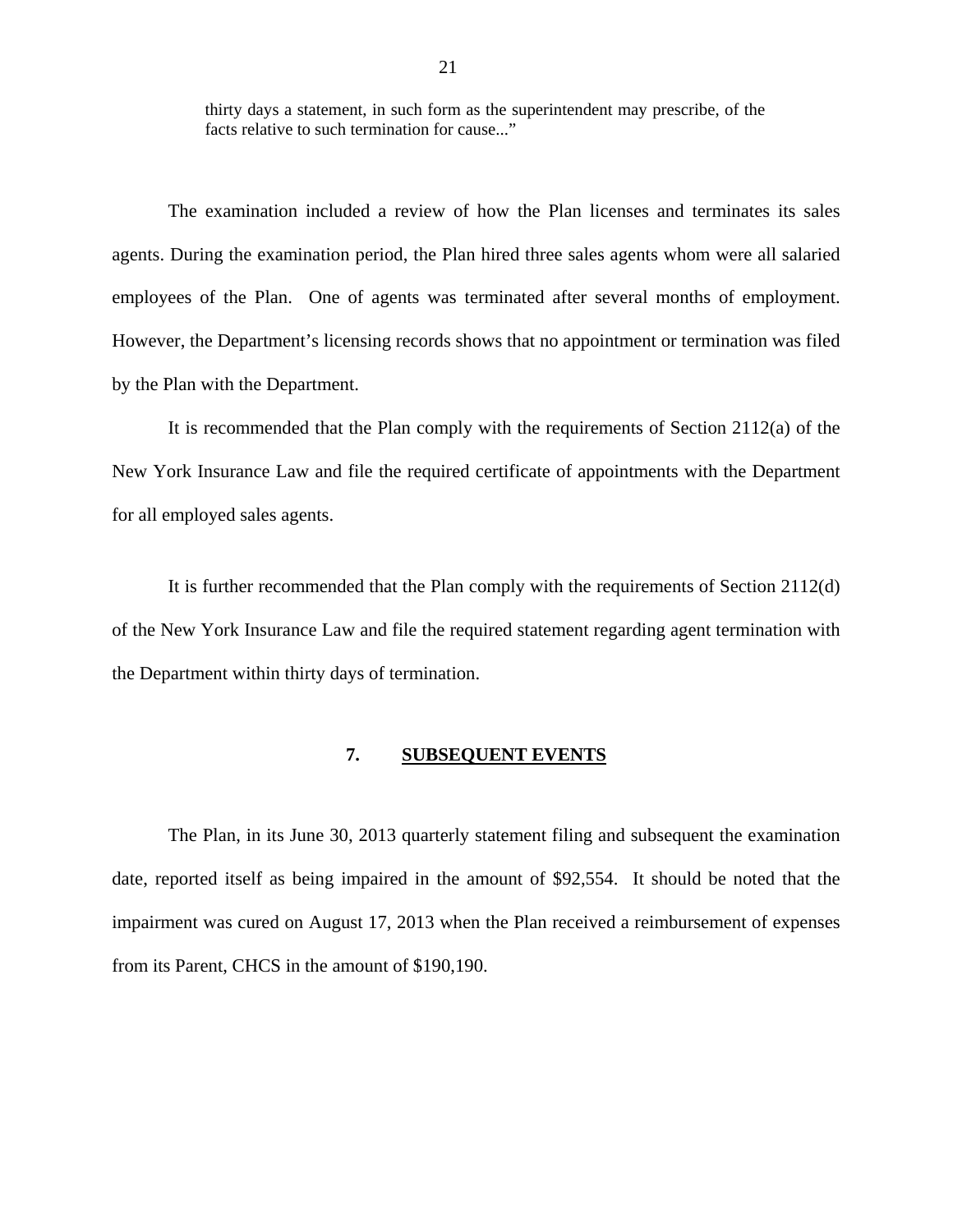## **8. SUMMARY OF COMMENTS AND RECOMMENDATIONS**

#### **ITEM** PAGE NO.

#### A. Holding Company System

It is recommended that the Plan accurately report all information in its 10 filed annual statement.

#### B. Disaster Response and Business Continuity Plans

It is recommended that the Plan comply with the requirements of Circular 10 Letter No. 2 (2010) and file its Disaster Response Plan, Disaster Response Questionnaire, and Business Continuity Plan Questionnaire on an annual basis with the Department.

#### C. Conflict of Interest Policy

It is recommended that the Plan revise its Conflict of Interest Policy to 11 reflect its adoption of using electronic signatures for conflict of interest disclosures.

#### D. Department Regulation No. 118 (11 NYCRR 89.0)

It is recommended that the Plan comply with the Part  $5(e)(2)$  of 12 Department Regulation No. 118 and attach the required statement with its annual filings.

#### E. Accounts and Records

- i. It is recommended that the Plan comply with the requirements of Section 12 1307(c) of the New York Insurance Law and include a footnote for all outstanding Section 1307 loans and their respective interest amounts in its filed annual statements.
- ii. It is recommended that the Plan implement procedures to have the 13 Statement of Actuarial Opinion prepared and signed by a qualified health actuary as defined in the NAIC Annual Statement Instructions.
- iii. It is recommended that the Plan, when filing its Management's 14 Discussion and Analysis, comply with the requirements of the NAIC Annual Statement Instructions.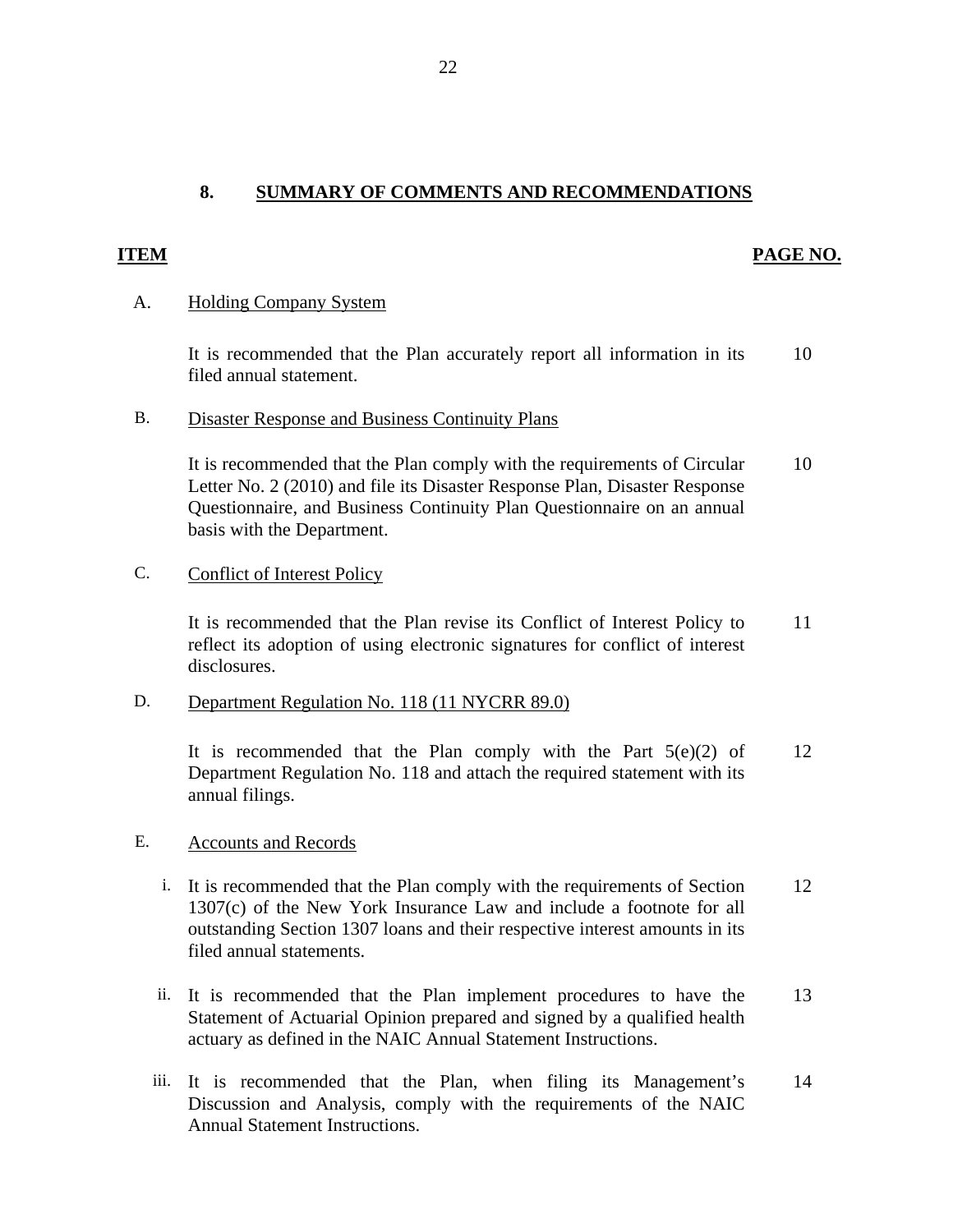#### E. Accounts and Records (Cont'd.)

- iv. It is recommended that the Plan prepare and file Schedule Y- *Information Concerning Activities of Insurer Members of a Holding Company Group*  in accordance with the requirements of the NAIC Annual Statement Instructions. 15
- v. It is also recommended that the Plan exercise greater care when preparing its annual statements and schedules thereof. 15

#### F. Unpaid Claims Adjustment Expenses

It is recommended that the Plan establish a reserve for the liability of expenses associated with the administrative expenses for processing claims. 19

- G. Agents' Licensing and Terminations
	- i. It is recommended that the Plan comply with the requirements of Section 2112(a) of the New York Insurance Law and file certificate of appointments with the Department for all employed sales agents. 21
	- ii. It is further recommended that the Plan comply with the requirements of Section 2112(d) of the New York Insurance Law and file the required statement regarding agent termination with the Department within thirty days of termination. 21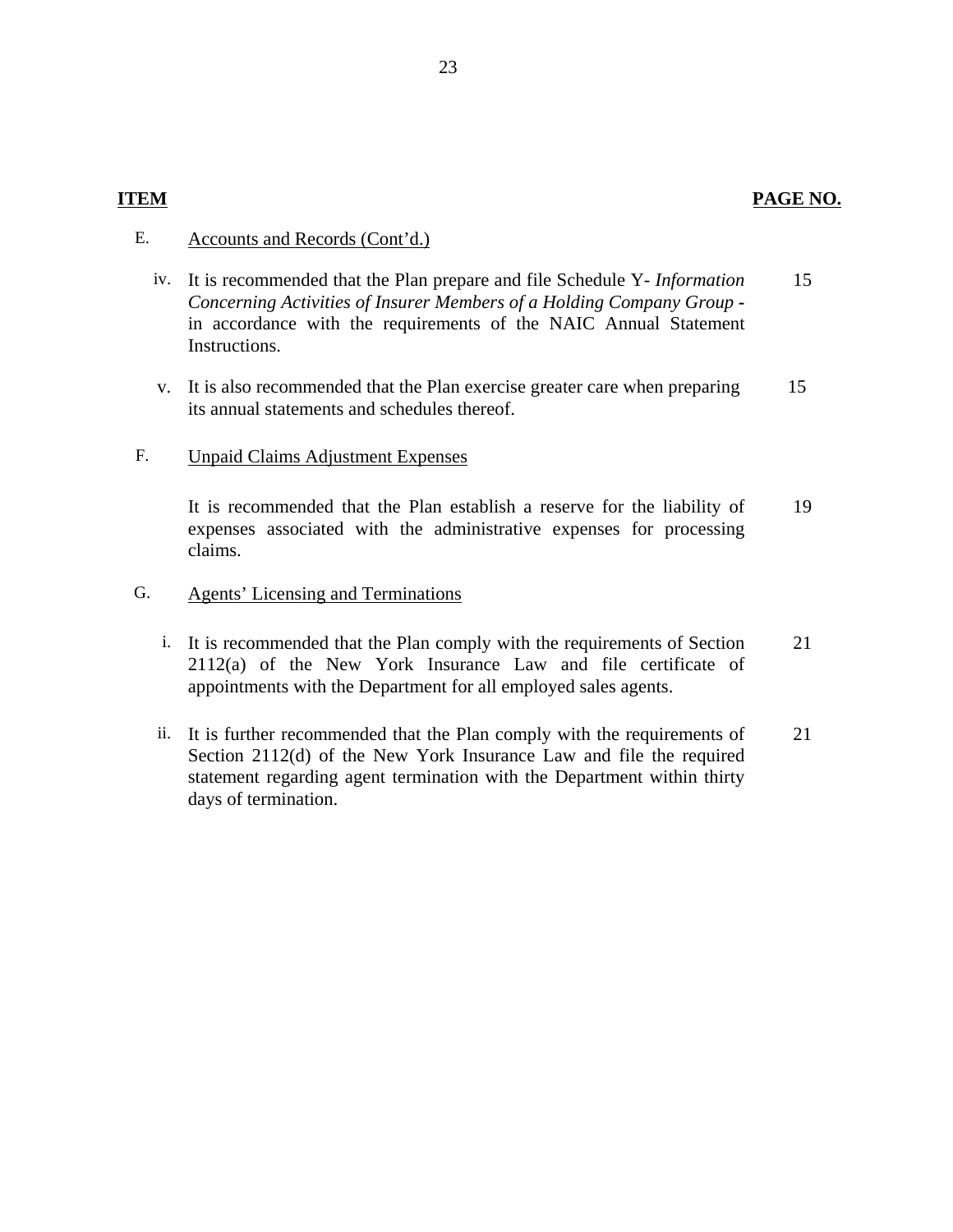Respectfully submitted,

\_\_\_\_\_\_\_\_/S/\_\_\_\_\_\_\_\_\_\_\_\_\_ Kaiwen K. Guo Senior Insurance Examiner

STATE OF NEW YORK ) ) SS. ) COUNTY OF NEW YORK)

Kaiwen K. Guo, being duly sworn, deposes and says that the foregoing report submitted by him is true to the best of his knowledge and belief.

\_\_\_\_\_\_\_\_/S/\_\_\_\_\_\_\_\_\_\_ Kaiwen K. Guo

Subscribed and sworn to before me this  $\_\,day\$  of  $\_\_\_\_\_2$  2013.